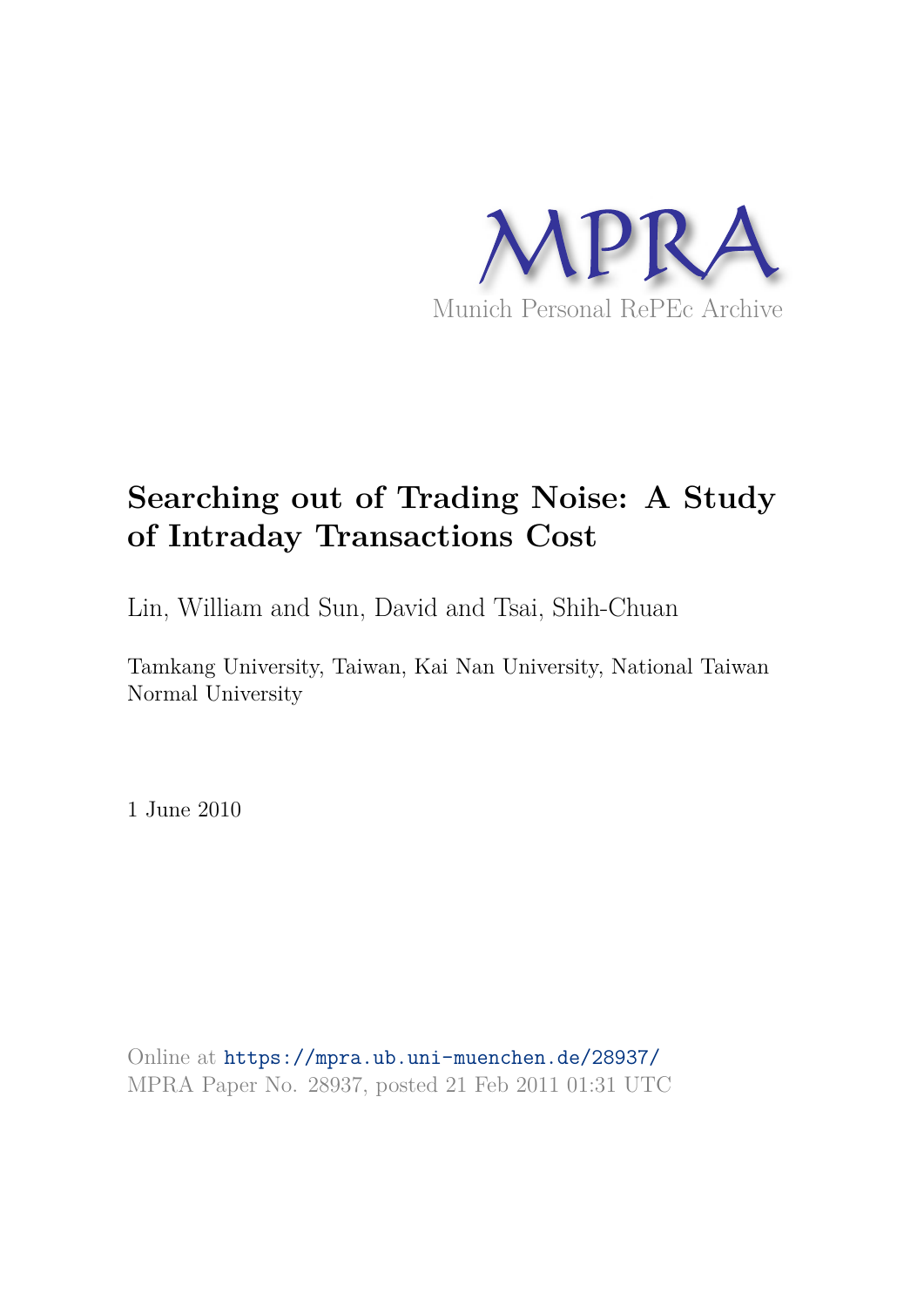## **Searching out of Trading Noise:**

## **A Study of Intraday Transactions Cost**

**William T. Lin**  *Tamkang University* 

**David S. Sun<sup>a</sup>** *Kainan University* 

**Shih-Chuan Tsai<sup>b</sup>** *National Taiwan Normal University* 

#### **Abstract**

 We attempt to identify in this paper the role of trading noise as a transactions cost to market participant in the sense of Stoll (2000), especially in the presence of trading concentration. Applying the measures of Hu (2006) and Kang and Yeo (2008), we analyze the noise proportion in intraday stock returns and its interaction with investor herding and search cost. Although this noise is high on individual orders and low on institutional orders, its behavior at market open is entirely different from the rest of the day. Noises for small cap stocks, unlike volatilities, are lower than those for large cap stocks. We also found that noise relates positively to trading volume, but inversely to holdings and turnover ratio of institutional investors. Responses from institutional and individuals are quite the opposite. The noise proportion generated by individual order rises with institutional turnover and search cost encountered, while that of institutional order behaves just oppositely. At market open, behaviors of noise from institutional and individual orders just switch mutually, and then switch back afterwards. Also, noise from high-cap stocks is actually more responsive than that from low-cap ones across investors. So trading noise is a specific transactions cost, prominent to only certain investors, at certain time and for certain stocks in the market, rather than a general market friction as argued in Stoll (2000). This transactions cost is inversely related to search costs encountered in trading, which depends on investor, trading hour of day and market capitalization of stocks.

**Keywords:** Noise, transaction cost, herding, search model, order book JEL codes: C14, D82, D83, G12, L11

 $\overline{a}$ 

<sup>&</sup>lt;sup>a</sup> Address correspondences to: David Sun, Kainan University, PO Box 11061, Taipei, Taiwan 100, or davidsun0769@gmail.com

<sup>&</sup>lt;sup>b</sup> Address correspondences to: Shih-Chuan Tsai, National Taiwan Normal University, or e-mail: Tsai16888@gmail.com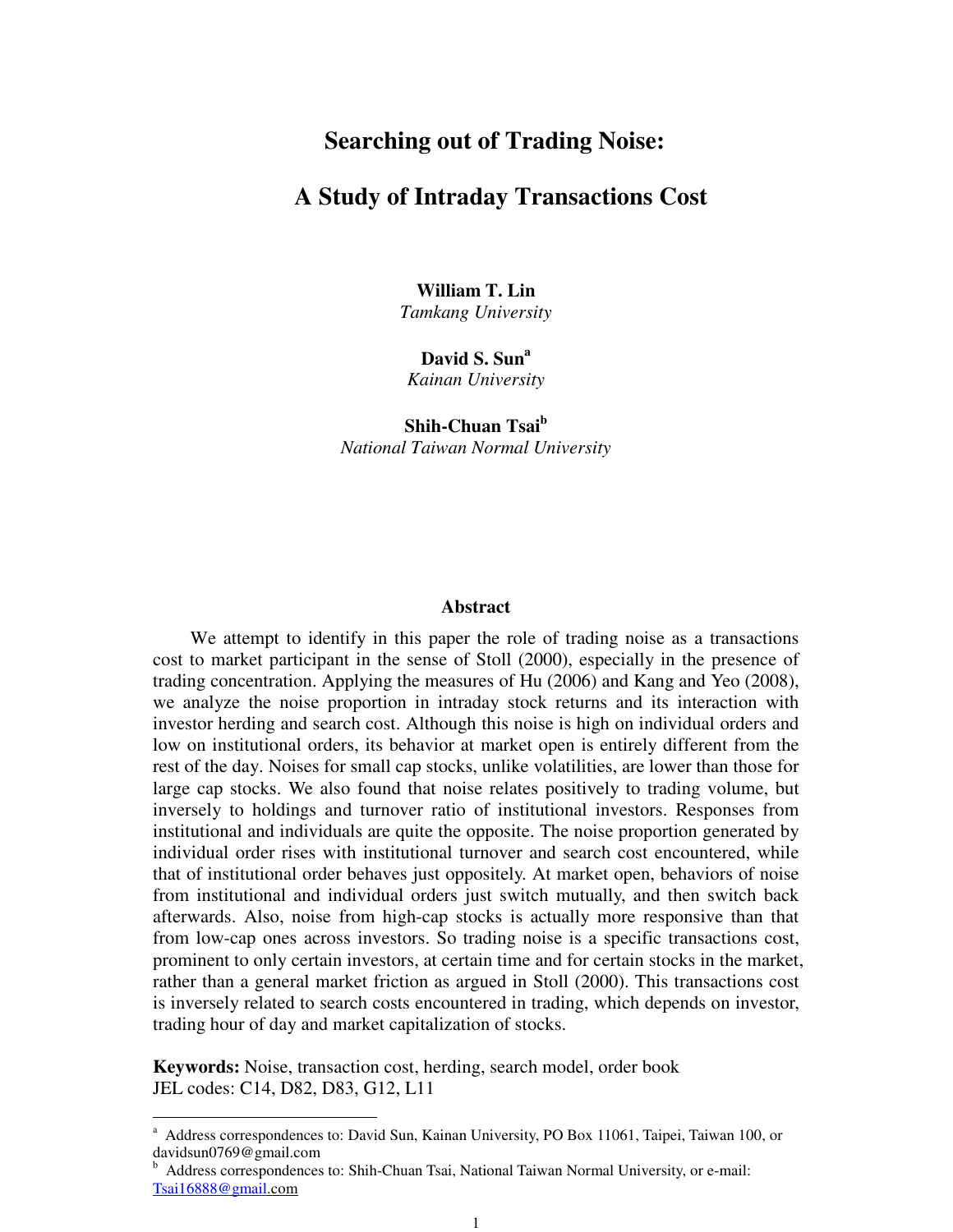# **I. Introduction**

Trading in markets involves general transaction costs applicable to the entire market as well as specific costs only born by certain investors. The former acts as a friction in trading, which could be noises as argued in Stoll (2000) or herding out of information cascades (see Nofsinger and Sias (1999), Banerjee (1992), Bikhchandani, Hirshleifer, and Welch (1992) and Avery and Zemsky (1999, AZ), among others). The latter could take the form of either information asymmetry (as discussed in Diamond and Verrecchia (1981), Glosten and Milgrom (1985), Kyle (1985), Admati (1991), Easley and O'Hara (1992) and Easley, Kiefer, and O'Hara (1997)) or search cost as modeled in Vayanos and Wang (2007, VW). This study addresses the role of trading noise as a transactions cost to market participant, especially in the presence of trading concentration. Specifically, we attempt to verify if trading noise really qualifies to be a general transactions cost, or a market friction, in an intraday framework.

It has been well document in Amihud and Mendelson (1987), Stoll and Whaley (1990), and Stoll (2000) that stock return volatility is the highest right after market opens. Stoll (2000) suggested that the high volatility is caused by friction, a general transaction cost for everyone in the market. Alternatively, Lakonishok, Shleifer, and Vishny (1992, LSV), Choe, Kho and Stulz, (1998), Wermers (1999) as well as Bowe and Domuta (1998) stressed that volatility is closely related to information-induced herding. However, VW and Lin, Tsai and Sun (2010) argue that price variations from trading concentration should be considered as a specific, rather than general, transaction cost. Based on that notion, an investor can optimize by allocating trades over when transaction cost specific to the investor is the most favorable. Hu (2006) applied a return decomposition mechanism to conclude that specific transaction cost causes the market to be volatile at open since frictional noises are the smallest during the day. We adopt this concept but attempt to identify its driving factor, as how Lin, et *al*. (2009) analyses factors behind trading concentration.

We found that noise component of return volatility is stronger when trading is more concentrated, suggesting a different perspective from Lin, Sanger, and Booth (1995) and Hu (2006). Although the time needed to fill an order, or the inverse of the number of orders matched with a certain time window, produces less noise, it is quite the contrary at market open. Moreover, we argue noise is influenced more by trading concentration, at open, when search cost prevails in market transaction, than at close. We also found that limit order book dispersion, which measures how tightly the orders are placed to each other or how closely they are to the midquote, affect trading noise. But the pattern for foreign institutional is just the opposite to that for individual investors. Response of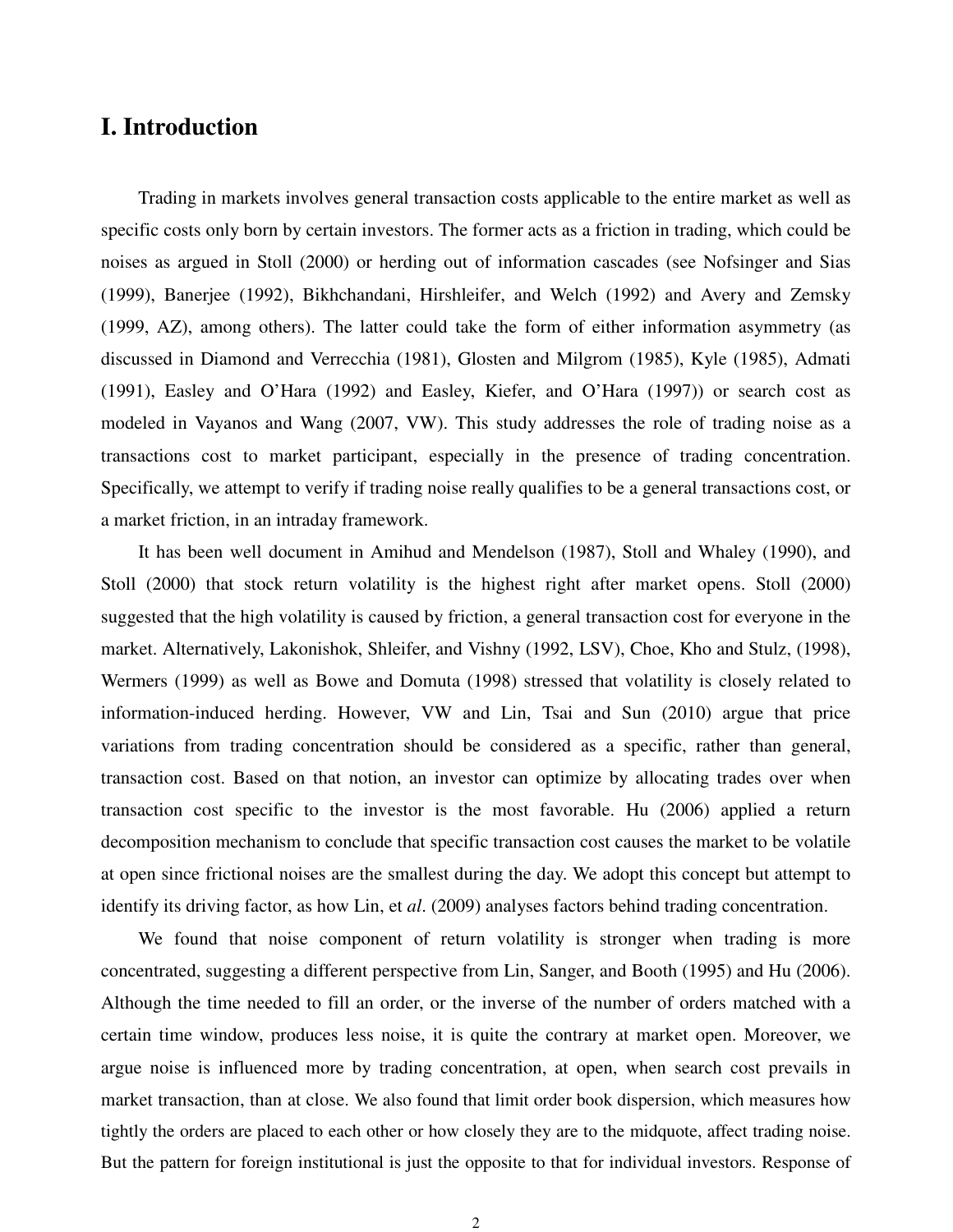noise to order dispersion, or search cost, differs by market capitalizations as well as by trading hours.

 We consider trading activity more in an dynamic sense by measuring order intensity not by quantity, but by it sequences based on Patterson and Sharma (2006, PS). It captures intraday order flows better than the popular LSV method, one more suitable for longer time frame. In the context of investor herding, we adopted a cost-based framework of trading concentration to see how return volatility decomposition should be evaluated. The dynamic trading intensity helps us capturing how 'friction' really arise from trades. As search cost goes up, so does noise. However, search generates less noise at market open than at market close. Therefore, noise is lower when specific search cost prevails, and noise gets higher when general friction rises.

Although noise proportion of stock returns is high on individual orders and low on institutional orders, its behavior at market open is entirely different from the rest of the day. Noises for small cap stocks, unlike volatilities, are lower than those for large cap stocks. We also found that noise relates positively to trading volume, but inversely to holdings and turnover ratio of institutional investors. Nnot only falls when herding is the most significant, but also inversely related to search cost proxies. Over an intraday session, although noise increases over time, it is influenced less and less by investor herding. Moreover, trading noise is also found to be sensitive to only certain investors in the market when they trade heavily. Only investors with lower search cost drives up market noise in heavy trading. Trading noise maybe just a specific transaction cost, as information cost, prominent to only certain investors in the market. If trading noise is not compatible with general market phenomena, then it may not be a general transaction cost as argued in Stoll (2000). Trading noise could well be just another kind of specific cost, rather than a market friction.

Our study helps identifying for various types of investors a more cost-efficient time to trade. Both individual and foreign institutional investors (FII's), although facing higher search cost, bear relatively much lower general transaction cost caused by noise, especially at market open, when there is significantly intensive trading. But foreign institutional benefit more from trading at market close than at market open when trading do not concentrate. The results of this study contribute highly to the understanding of search cost and its influence on noise. A brief literature review and discussion is given in Section II. Data and empirical results are laid out in Section III. Conclusion is given in Section IV.

# **II. Noise and Trading**

Trading noise has long been considered a crucial factor to asset returns. When market trading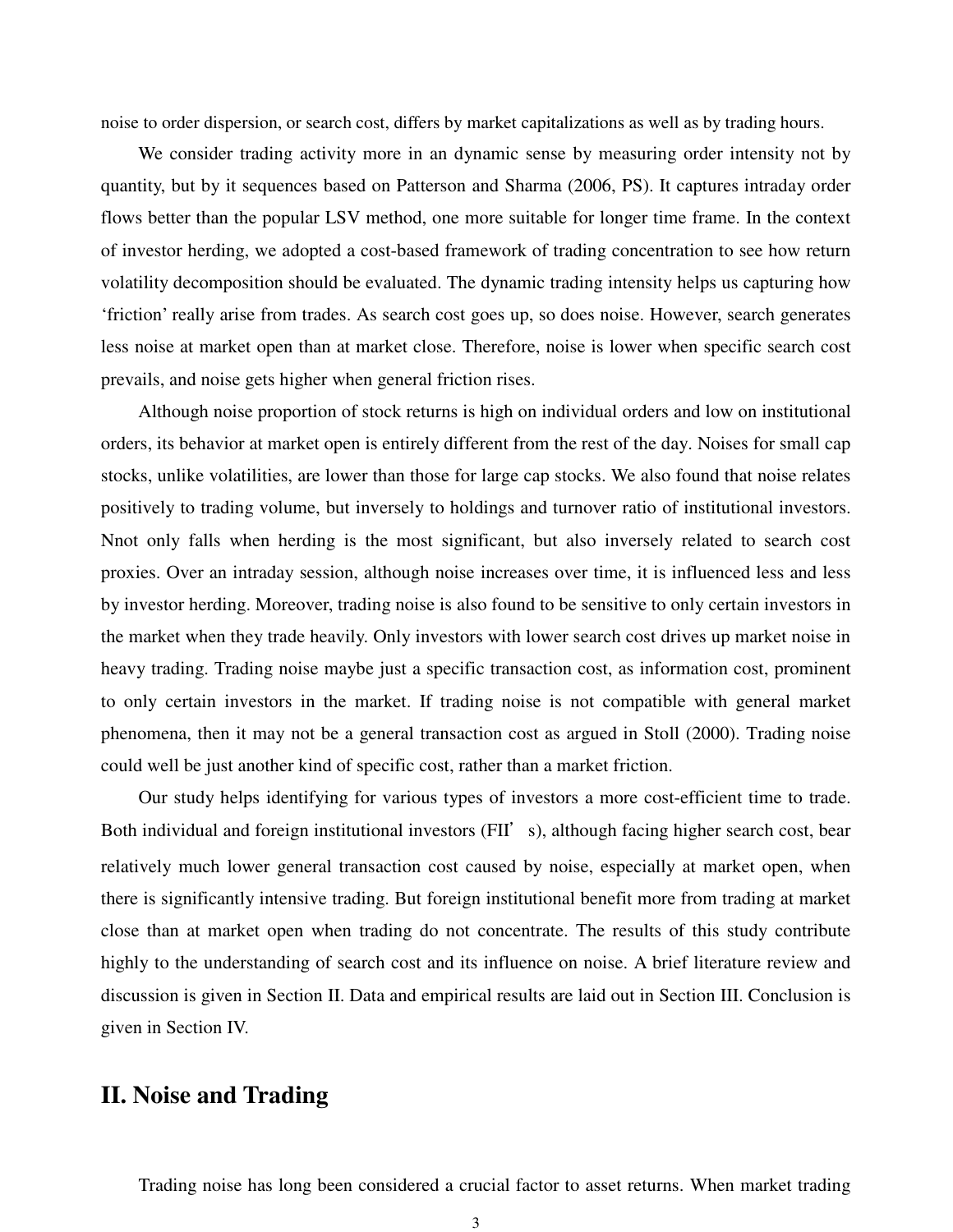is heavily concentrated, noise plays a more important role. Literatures have modeled noise as investor irrationality or information barrier, among others. Although the direct effect of noise trading to a securities market seems to be reducing informational efficiency, standard models feature strong countervailing effects. Greater noise trading induces rational agents to trade more aggressively on their existing information and provides them with incentives to acquire better information. As a result, Grossman and Stiglitz (1980) and Kyle (1985), argued that noise trading does not reduce informational efficiency. Furthermore, Kyle (1985) suggested that noise trading improves informational efficiency.

However, competing models contend that rational agents do not fully offset noise traders' demands because of various limits to arbitrage. De Long, Shleifer, Summers, and Waldmann (1990) indicated rational arbitrageurs sometimes reinforce demand shocks from noise traders because they anticipate mispricing will worsen in the short-run. Bikhchandani and Sharma (2001) classified herding behavior into rational and irrational ones. Rational herding takes place when investors make the same response to a piece of information or when they exhibit similar preference for a stock, while irrational herding occurs as investors ignore their own information but imitate or follow others' trades.

Many have studied situations of trading against one's own private information (e.g., Jarrow (1992), Allen and Gale (1992), Allen and Gorton (1992), Chakraborty and Yilmaz (2004a)) in the analysis of market manipulation, where the informed may trade in a wrong direction to increase noise in trading volume. They tend to adopt models other than Kyle (1985). There are several studies modeling trading manipulation with variations of Kyle (1985), such as Chakraborty and Yilmaz (2004) and Huddart, Hughes, and Levine (2001). Herding behavior is also considered a challenge to the efficient market paradigm. At a group level it is considered irrational as it leads to mispricing, but it can be rational at an individual level. Literatures argue that the herding arises from the interaction among agents as they copy each other's decisions. The models of BHW and Bannerjee (1992) considered that individuals make their decisions sequentially at a time, taking into account the decisions of the individuals preceding them. The model proposed by Cont and Bouchaud (2000) considered, instead of a sequential decision process, a random communication structure. Random interactions between agents lead to a heterogeneous market structure. AZ argues that information cascades will be short-lived and fragile as one contrarian trade from the herd can quickly stop an information cascade.

#### *Noise and Information*

Following the definition of Hu (2006), we make the following decomposition of the log price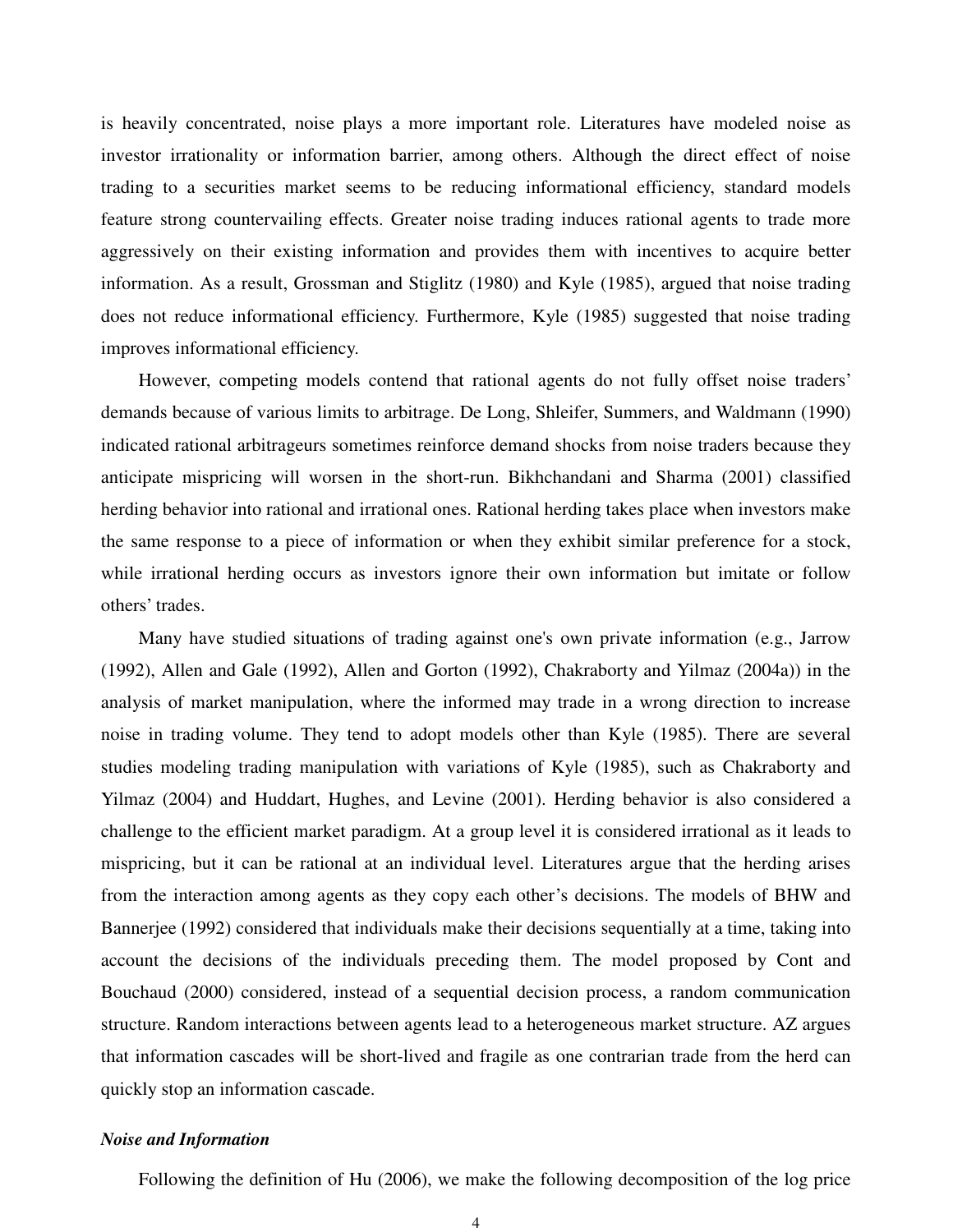of a given stock,

$$
P_t = m_t + n_t, \quad E_t[n_{t+j}] = 0, \text{ and } \quad E_t[n_t n_{t+j}] = 0 \text{ as } j \to \infty
$$
 (1)

where  $m<sub>t</sub>$  is considered as the permanent component of the stock price and follows a random walk process,

$$
m_t = m_{t-1} + u_t
$$
,  $E_{t-1}[u_t] = 0$ ,  $E[u_t^2] = \sigma_u^2$ , and  $E[u_t n_{t-1}] = 0$ ,  $i=1,2,...$  (2)

Where  $u_t$  is a white noise and is orthogonal to  $m_{t-1}$ . The other component of  $P_t$ ,  $n_t$ , is a temporary noise which disappears over time. After simple algebra, we would obtain

$$
E_t[P_t - P_{t+j}] = n_t \text{ as } j \to \infty \tag{3}
$$

The volatility of stock return  $Var(P_t - P_{t-1})$  can be decomposed into  $Var(u_t)$ ,  $Var(n_t - n_{t-1})$  and  $Cov(u_t, n_t - n_{t-1})$ . The ratio

$$
\frac{Var(n_t - n_{t-1})}{Var(P_t - P_{t-1})}
$$

will be used as a relative measure of noise within stock return volatility subsequently. When noise ratio of the entire market is computed, transactions price is used. But the midpoint of buy and sell order price is used in place of market price when noise ratio of a certain type of investor is to be computed.

 Table I reports noise proportion and return volatility computed according to the definition above, by market capitalization and intraday interval. Volatilities and noise proportions of small-cap stocks exhibit in general a U-shaped pattern across a trading day, but noise for large-cap stocks tend to go up from open to close. Although this noise is high on individual orders and low on institutional orders, its behavior at market open is entirely different from the rest of the day. Noises for small cap stocks, unlike volatilities, are lower than those for large cap stocks. We also found that noise relates positively to trading volume, but inversely to holdings and turnover ratio of institutional investors.

We found that noise proportion of stock returns not only falls when herding is the most significant, but also inversely related to search cost proxies. Over an intraday session, although noise increases over time, it is influenced less and less by investor herding. Moreover, trading noise is also found to be sensitive to only certain investors in the market when they trade heavily. Only investors with lower search cost drives up market noise in heavy trading. Trading noise maybe just a specific transaction cost, as information cost, prominent to only certain investors in the market. If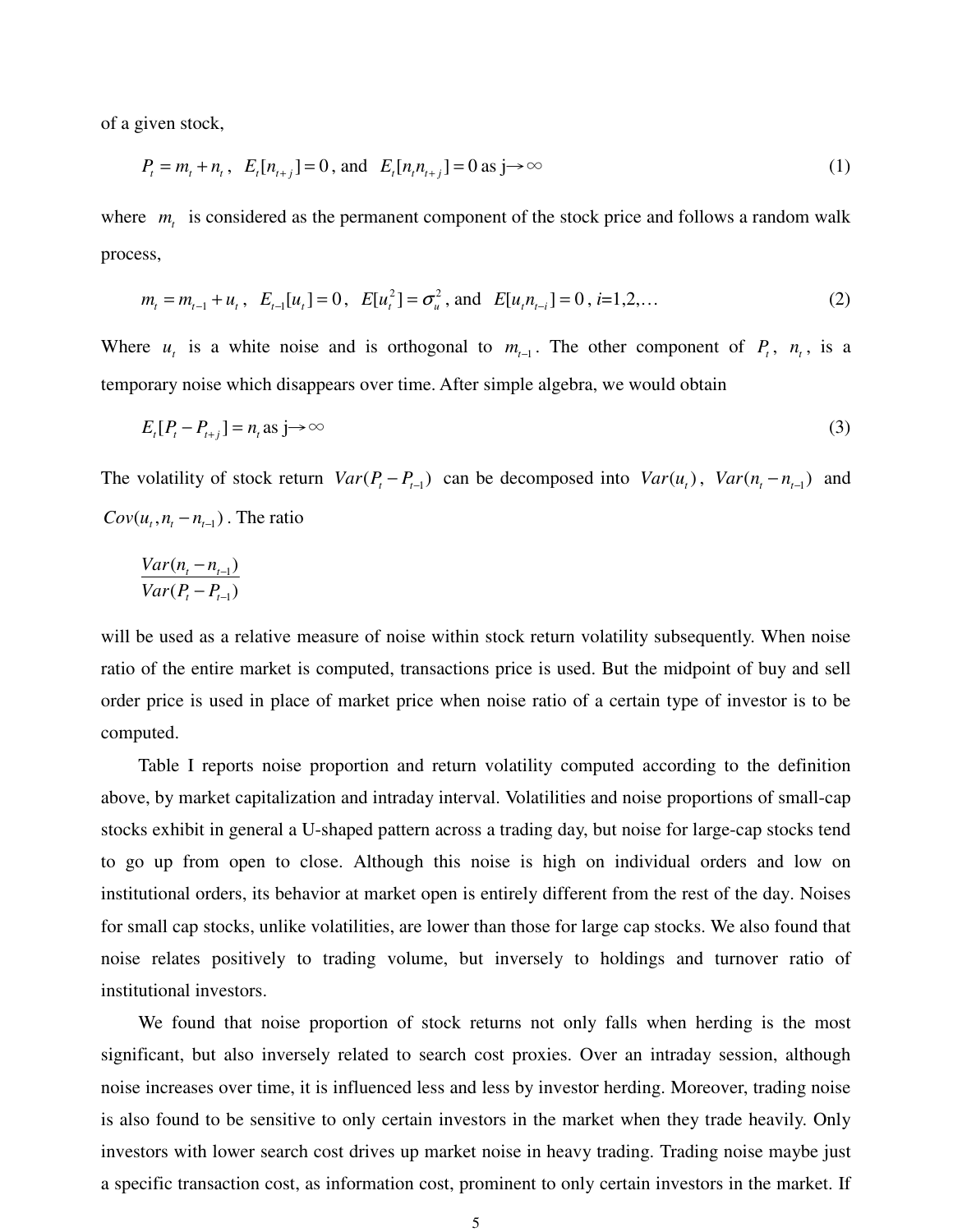trading noise is not compatible with general market phenomena, then it may not be a general transaction cost as argued in Stoll (2000). Trading noise could well be just another kind of specific cost, rather than a market friction.

### *A measure of herding*

 We consider trading activity more in an dynamic sense by measuring order intensity not by quantity, but by it sequences based on Patterson and Sharma (2006, PS). It captures intraday order flows better than the popular LSV method, one more suitable for longer time frame. In the context of investor herding, we adopted a cost-based framework of trading concentration to see how return volatility decomposition should be evaluated. The dynamic trading intensity helps us capturing how 'friction' really arise from trades. As search cost goes up, so does noise. However, search generates less noise at market open than at market close. Therefore, noise is lower when specific search cost prevails, and noise gets higher when general friction rises.

To gauge the extent of trading concentration, we have adopted a dynamic measure specifically for a high frequency trading environment. Most of the studies carried out to test for herding in capital markets have proved inconclusive. The common LSV measure computes the proportion of market participants buying or selling within a given period and hence cannot capture dynamic order flows. Its inference relies on conventional *t*-test, making it subject to distributional imperfections especially with high frequency data. As a result, various measures have been proposed lately to overcome its limitations. Radalj and McAleer (1993) noted that the main reason for the lack of empirical evidence of herding may lie in the choice of data frequency, in the sense that too infrequent data sampling would lead to intra-interval herding being missed (at monthly, weekly, daily or even intra-daily intervals). For the purposes of our investigation we used the PS measure, which we consider the most suitable, since it overcomes this problem of intraday data. Constructed from intraday data, it has a major advantage of not assuming herding to vary with extreme market conditions, and considering the market as a whole rather than a just the institutional investors.

PS statistic measures herding intensity in terms of the number of runs. The bootstrapped runs test of PS uses run numbers of buy and sells orders<sup>3</sup>. As our data set contains identification of buy or sell orders, we would not need Lee and Ready (1991) and Finucane (2002) to determine directions of investors' trading directions. If traders engage in systematic herding, the statistic should take significantly negative values, since the actual number of runs will be lower than

<sup>&</sup>lt;sup>3</sup> The formula of runs is according to Mood (1940), but with non-trading adjustments.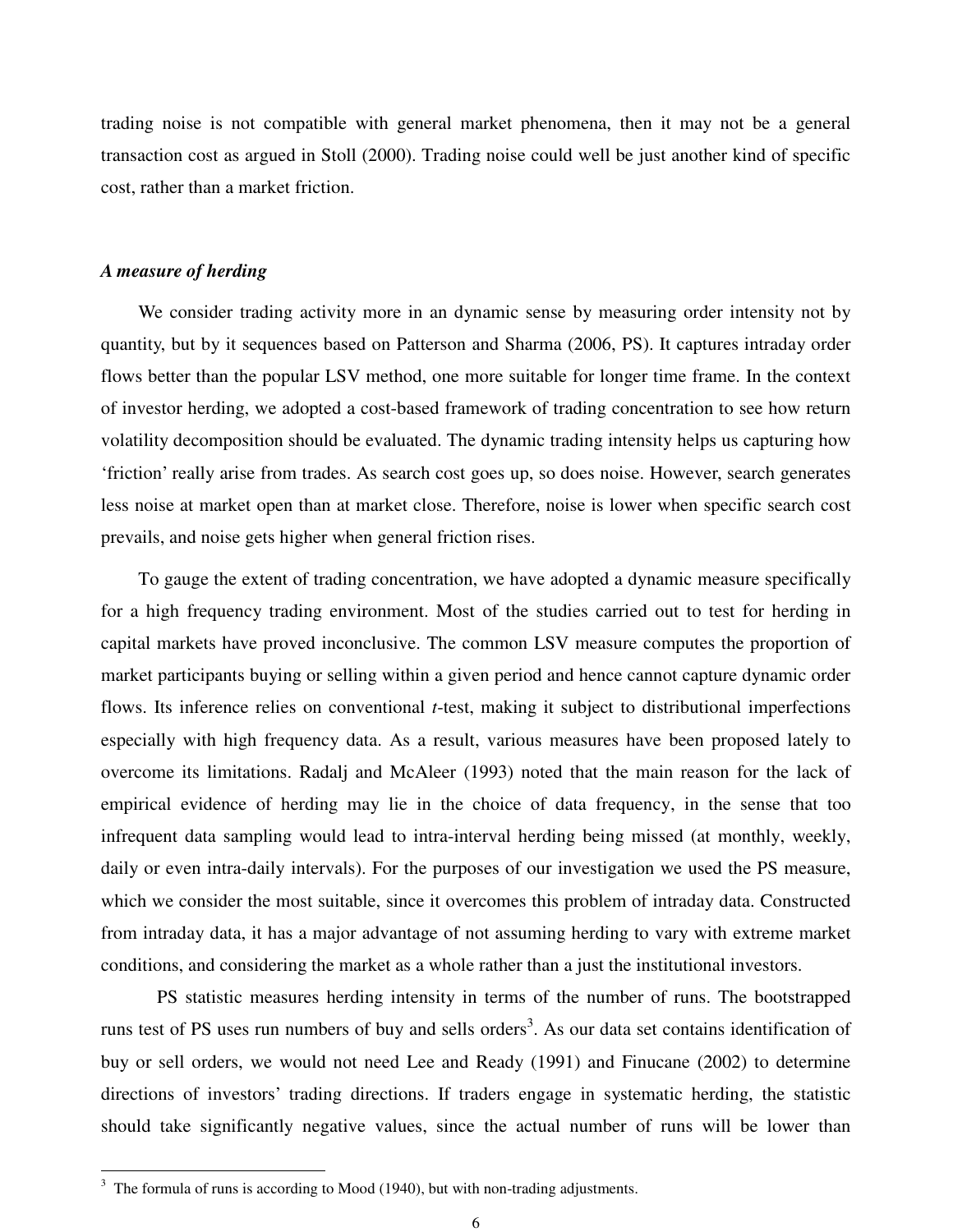expected.

$$
x(i, j, t) = \frac{(r_i + \frac{1}{2}) - np_i(1 - p_i)}{\sqrt{n}} \quad i = 1, 2
$$
\n(4)

Where  $r_i$  is the actual number of type *i* runs (up runs, down runs or zero runs), *n* is the total number of trades executed on asset *j* on day *t*,  $\frac{1}{2}$  is a discontinuity adjustment parameter and  $p_i$  is the probability of finding a type of run *i*. Under asymptotic conditions, the statistic  $x(i, j, t)$  has a normal distribution with zero mean and variance

$$
\sigma^2(i, j, t) = p_i (1 - p_i) - 3p_i^2 (1 - p_i)^2
$$
\n(5)

So the herding intensity statistic is expressed as

$$
H(i, j, t) = \frac{x(i, j, t)}{\sqrt{\sigma^2(i, j, t)}}
$$
\n
$$
(6)
$$

which has an asymptotic distribution of  $N(0,1)$ . Mood (1940) requires state variables to be independent and i.i.d. as well as continuously distributed. As realized transaction price of stock is discrete,  $H(i, j, t)$  would have a non-normal distribution and critical values for testing the existence of herding would have to be constructed through bootstrapping the sample.

The distribution of significant herding percentages, not reported here, suggest that intraday trading concentration is heavier in the opening interval. Table II gives the sizes of buy and sell orders, in lots of one thousand shares, for all days where herding is significant at 1%. The average order size at market close is much larger than in other periods. The ratios of average buy orders to average sell orders, for days when herding is significant at 1%, is slightly higher than for the entire period. Among investor types, buy-sell ratios are greater than 1 for all institutionals during days of herding, and the ratios for FII's and Proprietary Dealers are higher than their counterpart in all periods. Looking further into the opening intervals, we find that overall buy-sell ratios during significant herding days are actually *lower* than the entire period. But for the closing interval, not only the ratios are generally higher than those in the opening interval, but those in significant herding days are also higher than in the entire period. This pattern coincides with intraday trading noise as both rise from open to close. If we look at stocks in the top and bottom return deciles, the buy-sell ratios are, as expected, higher in the top return decile. In the bottom return decile, buy-sell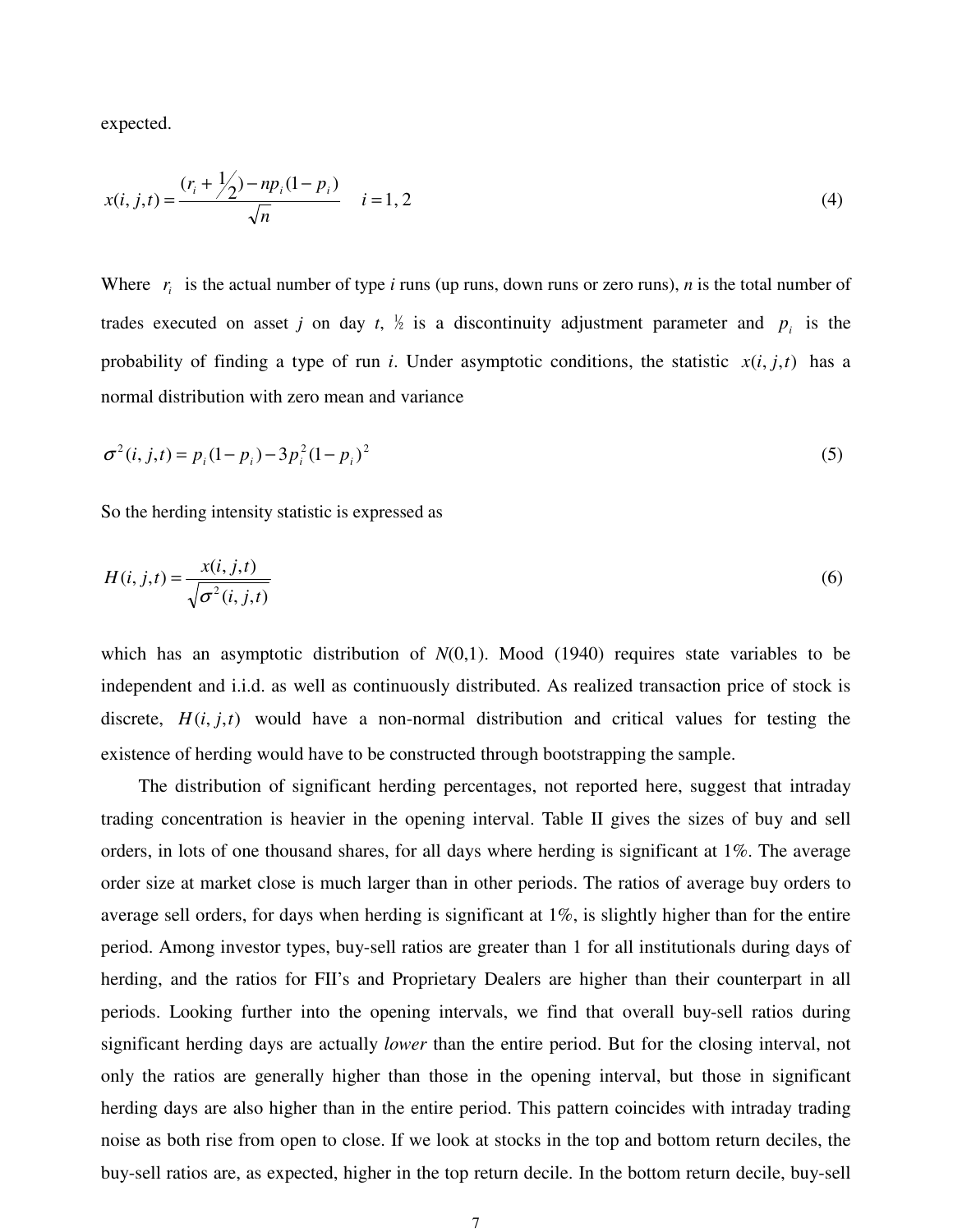ratios are in general lower than 1. Buy-sell ratios in the closing intervals are uniformly higher, around 20%, than in the opening intervals. Even for the bottom return decile, there appears to be a stronger, about 24% in magnitude, buying force near market close than right after market open.

#### *A model of trading concentration*

 $\overline{a}$ 

 VW proposed a model with two assets traded in two markets respectively. Measures of buyers and sellers of asset *i* are denoted by  $\mu_b^i$  and  $\mu_s^i$  respectively. For the buyers, there is a possibility of either enjoying the full value of the dividend flow or switching to a lower level with a Poisson rate of  $\kappa$ . Because buyers differ in their switching rates  $\kappa$ , they have different reservation values in the bargaining game. Investors are heterogeneous in their horizons, which are inversely related to the switching rates  $\kappa$ . More trading could be generated by shorter horizons as it reduces search times and trading costs. Switching rates could correspond to buyers' characteristics, such as long horizon is more relevant to insurance companies, while shorter ones belong to hedge funds. A clientele equilibrium where market 1 is the one with the most sellers has the following properties:

- (a) More buyers and sellers in market 1:  $\mu_b^1(\kappa) > \mu_b^2(\kappa)$  and  $\mu_s^1(\kappa) > \mu_s^2(\kappa)$
- (b) Higher buyer-seller ratio in market 1:  $\mu_b^1(\kappa) / \mu_s^1(\kappa) > \mu_b^2(\kappa) / \mu_s^2(\kappa)$
- (c) Higher prices in market 1:  $p^1(k) > p^2(k)$  for all  $\kappa$ .

Market 1 has not only more sellers than market 2, but also more buyers, and a higher buyer-seller ratio<sup>4</sup>. Moreover, the price that any given buyer expects to pay is higher in market 1. Since there are more sellers in market 1, buyers' search times are shorter. Therefore, holding all else constant, buyers prefer entering into market 1. To restore equilibrium, prices in market 1 must be higher than in market 2. This is accomplished by higher buying pressure in market 1, i.e., higher buyer-seller ratio. In the resulting equilibrium, there is a clientele effect. Investors with high switching rates, who have a stronger preference for short search times, prefer market 1 despite the higher prices. On the other hand, low-switching-rate investors, who are more patient, value more the lower prices in market 2. The clientele effect is, in turn, what accounts for the larger measure of sellers in market 1 since the high-switching-rate buyers turn faster into sellers. So in essence, cost characteristics of investors determine concentration of trading and prices, rather than information about the assets.

Individual investors trading for own accounts with unleveraged funds are supposed to have

<sup>4</sup> Summary statistics from our data do indicated that average total buy orders, sell orders and their ratios of a stock in a given day are 498, 487 and 1.1035 respectively for days when herding measures are not significant. For days with significant herding measures, however, the corresponding figures are 3,281, and 1.4420 respectively.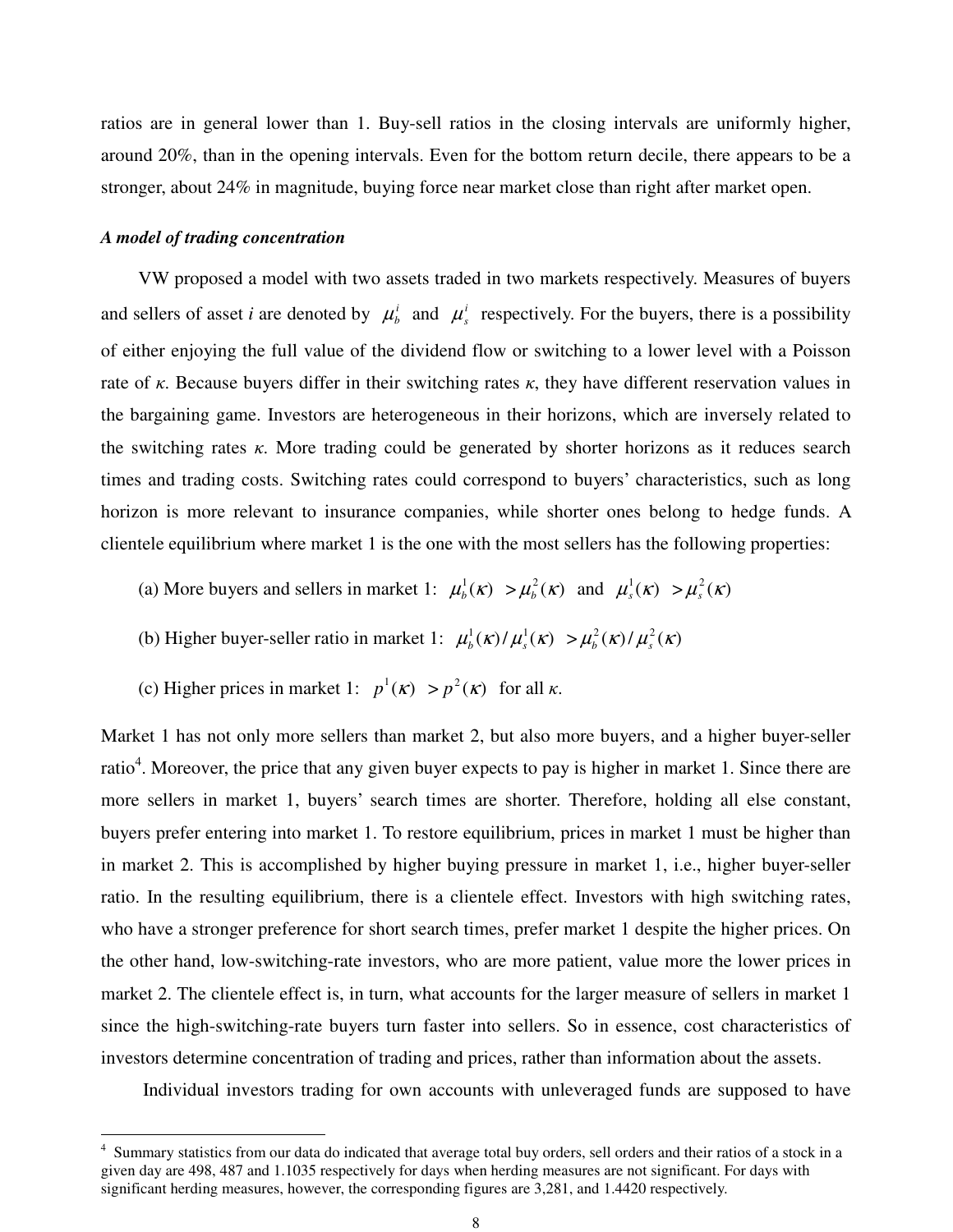lower switching rates and prefer market 2 in the model above. However, when market moves fast, lack of knowledge could elevate their switching rates so they turn to trade in market 1 instead. Naturally, there should be more herding from the individual and FII's, according to prediction (a) and (b), especially at market open and close. If the ratio of number of buyer to that of seller contributes more to the buildup of trading noise, we would conclude that search cost, or the specific transaction cost, prevails in that occasion, and vice versa. In a quote-driven market setup, difference of composite buy and sell order price would be a good proxy for short term search cost too. Similarly, the time needed to fill a buy or sell order in a given period measures the cost of searching as well.

### *A measure of order dispersion*

Limit order book dispersion can describe the *tightness* of the book by examining how far apart from each other (or from the midquote) the limit orders are placed in the book. It captures the execution price innovation expected by the limit order trader when he sacrifices demand of immediacy and instead provides liquidity to the market. Foucault, Kadam, and Kandel (2005) and Wei (2005) suggest that the limit order book dispersion is linked with the patience of limit order traders and the pick-off risk they face. We adopt the following measure by modifying the dispersion measure of Kang and Yeo (2008). The dispersion measure of stock *i* in a given day is defined as

$$
Dsp_i = \frac{1}{2} \left[ \frac{\sum_{j=1}^{5} w_j^b Dst_j^b}{\sum_{j=1}^{5} w_j^b} + \frac{\sum_{j=1}^{5} w_j^s Dst_j^s}{\sum_{j=1}^{5} w_j^s} \right]
$$
(7)

where  $Dst_j^b$  is the price interval between the *jth* best buy order price and its next better order price, and similarly  $Dst_j^s$  is that for the sell order price. The buy and sell price intervals, up to the fifth best limit orders are weighted by  $w_j^b$  and  $w_j^s$ , the size of the corresponding buy or sell limit orders. For the whole market, transaction prices are used to compute the first price interval, while for each type of investors, average of buy and sell order price at each priority level is used instead. This dispersion measure is designed to show how clustered or dispersed the limit orders are in the book. It measures how tightly the orders are placed to each other or how closely they are to the midquote. The higher the dispersion is, the less tight the book is, and the lower amount of liquidity the limit order book provides.

It is a well known fact in Taiwan that, due to funding liquidity, individual investors tend to hold and trade stocks with lower prices, while institutional investors concentrate more on high price stocks.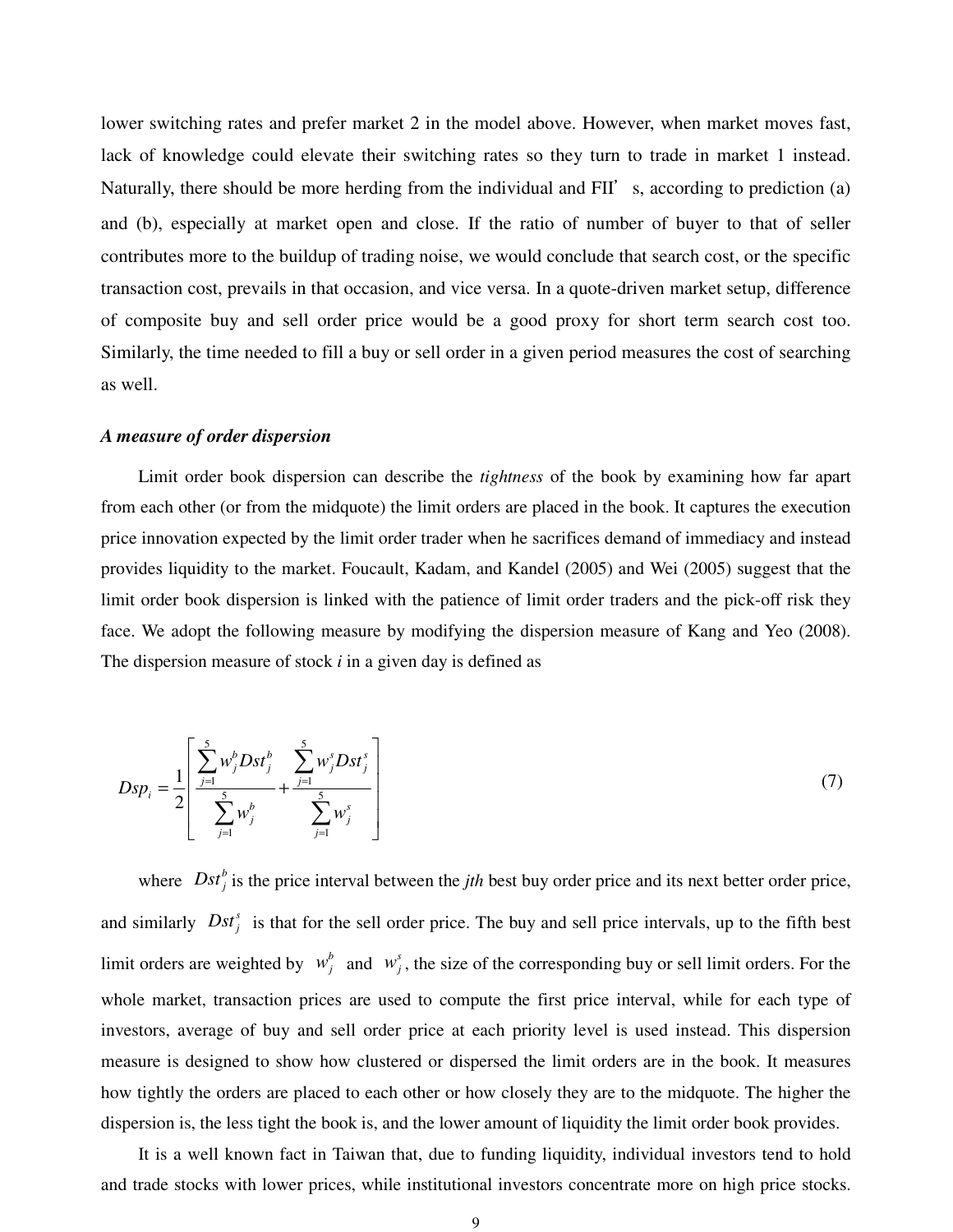Therefore,  $Dst_j^b$  and  $Dst_j^s$  in (7) are computed using the raw price distance divided by tick size of the stock, so that only the relative price distance is used, allowing  $\langle Dsp_i \rangle$  to be comparable across stocks and various types of investors.

# **III. Data and empirical results**

This study employs intra-day order book data from the Taiwan Stock Exchange starting from March  $1<sup>st</sup>$ , 2005 to December  $31<sup>st</sup>$ , 2006, covering stocks of 525 firms over a period of 461 trading days. Excluded from the complete pool of stocks listed on the exchange are those with irregularities and unusual exchange sanctions. As the Taiwan Stock Exchange would only release limit book data two years after an order or trade is realized, the data period the latest we could obtain. Each data record includes date, exact time in hours, minutes and seconds, stock code, price and quantity of all orders, filled or not, submitted during the data period. Individual stock returns, market capitalizations, daily turnover and price-book ratios are obtained from the Taiwan Economic Journal (TEJ) database.

Each daily session is then divided further into 9 intervals between 9:00 AM and 1:30 PM, with 30 minutes in each interval. As our data contains flags identifying each investor as either a proprietary dealer, an investment trust, a FII or an individual, we are able to extend our analysis according to investor types. Over the last ten years, percentages of trades in Taiwan stock market accounted for by FII's have apparently grown much faster than the other two types of local institutionals. As a matter of fact, FII'S owns one third of the total market capitalization and account for one quarter of daily volume as of end of 2009 in Taiwan. On average, about 15% of the daily orders are submitted during the first half hour of a regular four and half hour trading session. In the last half hour period, the percentages range between 9% and 19%. Trading in other periods is usually slower than open and close.

To construct the herding intensity measures required for our study, we begin by sorting the trades for each day (having excluded all those executed outside normal trading hours) by stock code and count the numbers of up and down runs of order prices submitted within a given day, as well as within each of the nine 30-minute intervals. We then compute herding statistic in the respective periods according to PS (2006). The definition (6) usually makes computed herding measures take on negative values. In computing PS herding measures, only the orders actually filled are included in the computation to avoid reporting unrealistic herding phenomenon. The computed daily herding measures in are larger in magnitudes than when they are computed intra-day, consistent with Dorn,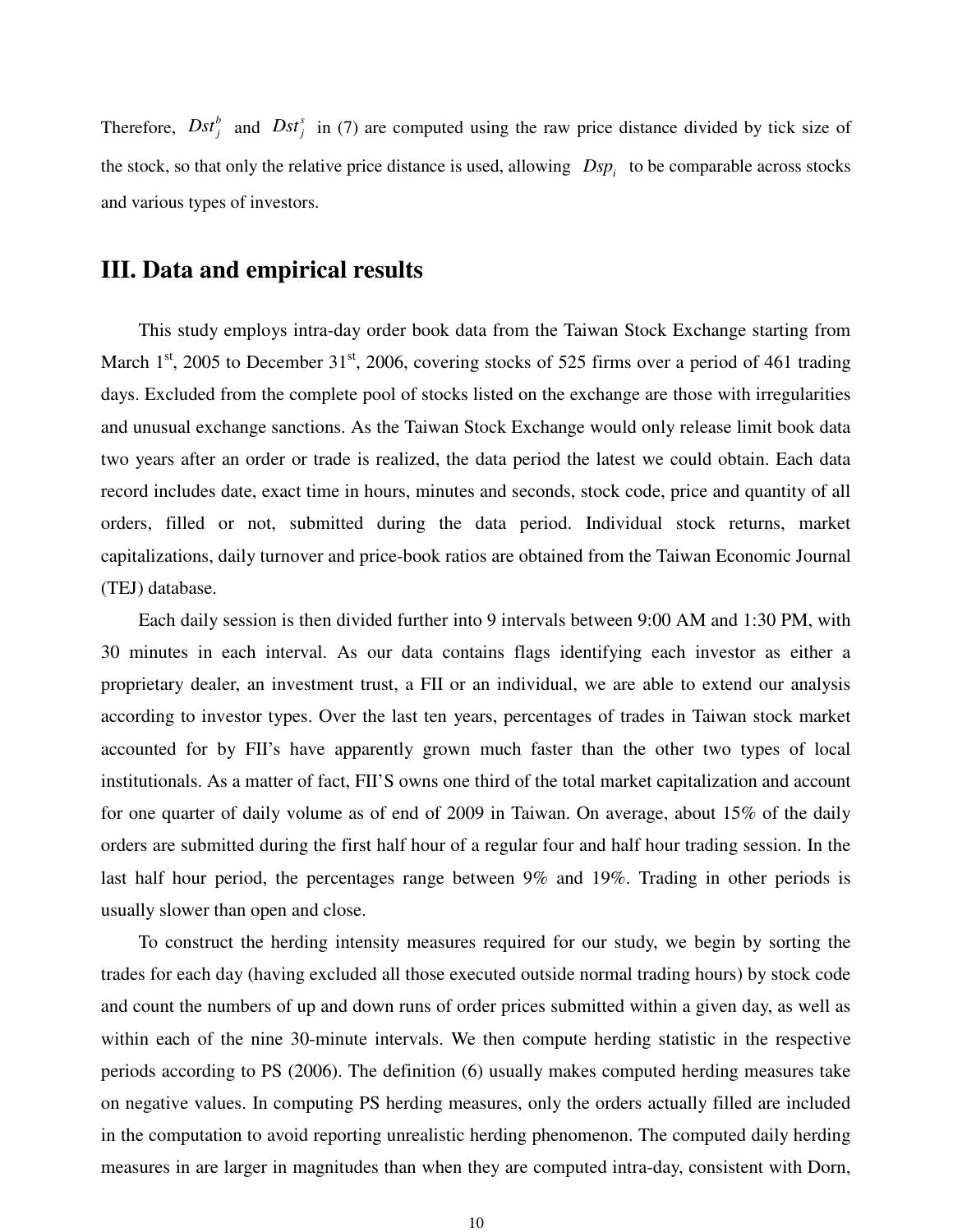*et at.* (2008) which argued that herding measures should rise with length of period. For all and each type of investors, we bootstrapped their 1%, 5% and 10% critical values. Among all types of investors, FII's exhibit the strongest herding behavior in the opening interval, followed by individuals and investment trusts. Herding of proprietary dealers is quite different from the other three types, peaking at mid-day sessions.

After applying the decomposition scheme in (1) and we report in Table III the noise proportion in return volatility, for the entire day and each intraday interval, for all and each type of investors and across different degrees of trading concentration, rise from open to close, as in Hu (2006). However, when there is significant trading concentration, trading noise proportion could fall from open to close. We intend to identify possible factor driving trading noise. Does trading noise get heavier when market is extremely active? According to the argument of Hu (2006) and Stoll (2000), this general transaction cost should apply to everyone in the market, regardless of market capitalization of stocks or which trading hour it is.

In order to explore the effects of trading concentration alone on noise in trading, we use the model below to see its influences. We perform a panel regression with generalized least squares random effect based on

$$
N_{k,t} = \alpha + \beta A H_{k,t} + \varepsilon_{k,t} \tag{8}
$$

where  $t=1,...,461$  and  $k=1,...,525$ . A greater  $\beta$  in magnitude implies stronger noise is produced by more intensive herding activity. Table V gives the result of this model. Although the direction of  $\beta$  is consistent with its counterpart, with one lag, in Table IV, the distribution across intraday intervals and herding significance reveals a somewhat different implication. For the entire observations, the magnitudes of coefficients in general peak at mid-day, with the closing interval having the weakest coefficient. If we narrow the observations down to only those with significant herding at 10%, the magnitudes of coefficients fall by 50%. In another word, when trading is heavily concentrated, the degree of concentration contributes much less to trading noise. This is inconsistent with what we might want to conclude from Table IV. Trading concentration possibly prevents noise from going up. When trading is not heavy, it affects noise more, but not otherwise.

Lin, Tsai and Sun (2010) argued that trading concentration is closely related to the search cost model of VW. We intend to find out how, if any, search motive may affect noise in trading on an intraday level with the follow model,

$$
N_{k,t} = \alpha + \gamma_1 \text{Spread}_{k,t} + \gamma_2 \text{BFT}_{k,t} + \gamma_3 \text{SFT}_{k,t} + \gamma_4 \text{BSR}_{k,t} + \varepsilon_{k,t}
$$
\n
$$
\tag{9}
$$

where  $t=1,\ldots,461$  and  $k=1,\ldots,525$ . We performed a panel regression with generalized least squares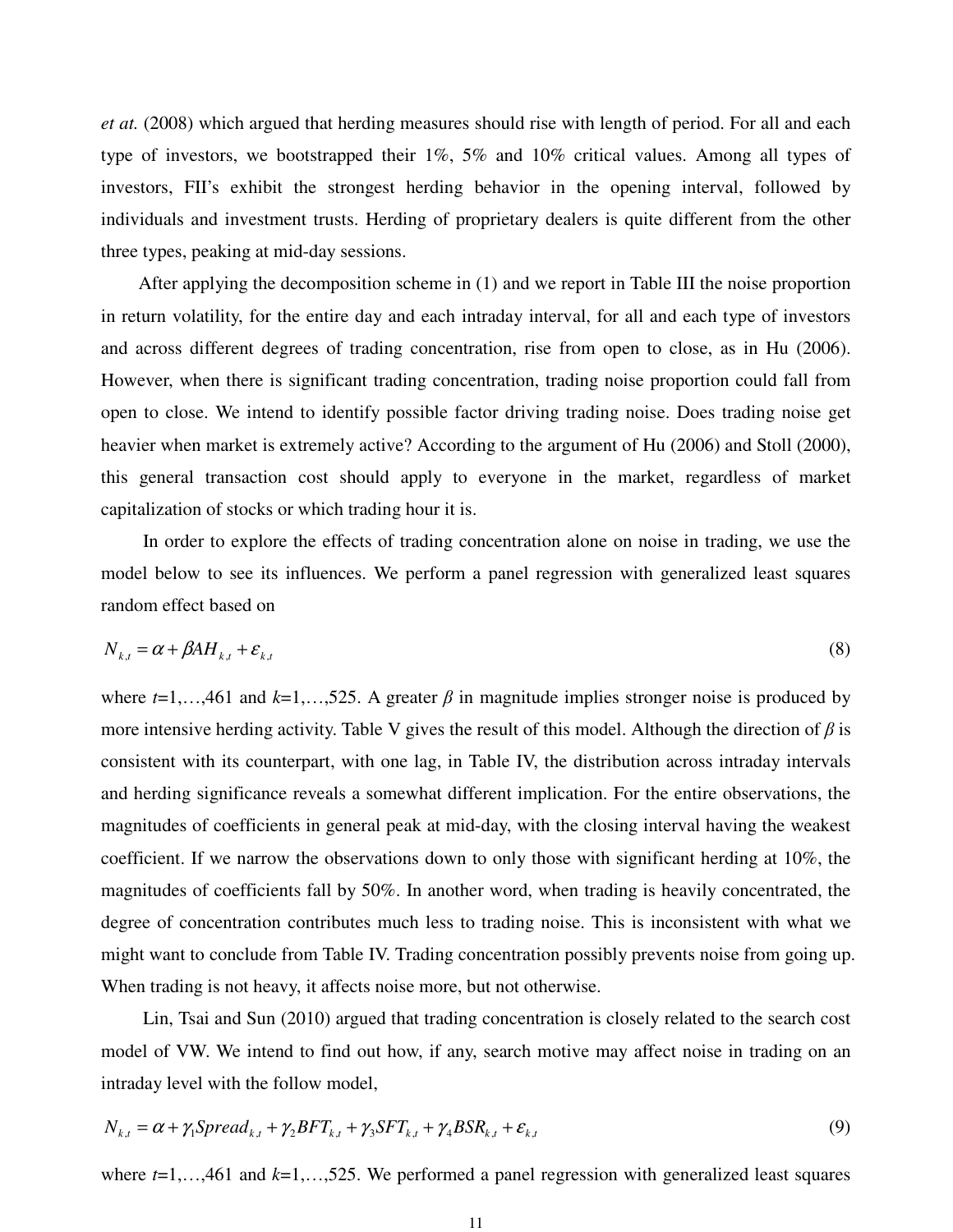random effect. Implications of estimated parameters are as follows. The spread effect of search cost is proxied by *BSD*, the average price difference within the period of interest for buy and sell orders associated with transaction prices on a given stock. The search times of buy and sell orders are proxied by, *BFT* and *SFT* respectively. The former is the Ave. time to fill a buy order within the period of interest, while the latter is that to fill a sell order. A particular transaction price could correspond to more than one orders placed at different times. *BSR* is the ratio between total buy and sell orders for a given stock on a given day. A greater  $\gamma_1$  implies stronger noise is accompanied by larger order price spreads, suggesting a weaker search cost effect. Greater  $\gamma_2$  and  $\gamma_3$  imply a stronger noise is induced by a longer search time for an equilibrium price, suggesting a stronger the search cost effect. A greater  $y_4$  in magnitude implies stronger noise is accompanied by higher buyer-seller ratios, indicating VW search model drives trading noise. The results of this model are given in Table V, rendering more insight in an intraday dimension. The bottom panel of Table IV shows that trading noise is much less likely to be driven by search cost when trading concentrates, and the weakest tie between noise and search cost happens at market close. This implies that trading noise is more compatible with a situation where not all market participants are bearing the transaction cost of noise. The estimation for time-to-fill and buy-sell ratio both supports the notion above.

Table VI reports the summary statistics of the order dispersion measure.  $Dsp_i$  at each intraday interval, for the whole market or various types of investors, is achieved by first subtracting the daily measure and then dividing by it, which assures comparability across investor type. So the reported figures in Table V give for the whole market or each type of investor the relative extent of dispersion of the respective interval. It is apparent that order price dispersion goes down uniformly regardless or investor type. The dispersion of individual investor, however, exhibits the highest fluctuation. It is not only substantially higher than the other two types at market open, but is also much lower at market close. Order price of foreign institutional investors has the smallest dispersion swing, showing the lowest dispersion at market open and the highest dispersion at market close. The results in Table VI suggests that individual investors may have enjoyed the relatively lower search cost, and therefore producing more conservative order price pattern, at market open but the highest liquidity pressure at market close. If information is the cause of this distribution, we would expect to see a U-shaped pattern.

 To determine factors that could have influenced order price dispersion, and hence the distribution pattern in Table VI, we chose turnover ratio, holdings and trading volume of foreign and domestic institutional investors to see how they affect trading noise. Specifically, we apply the following model on our data,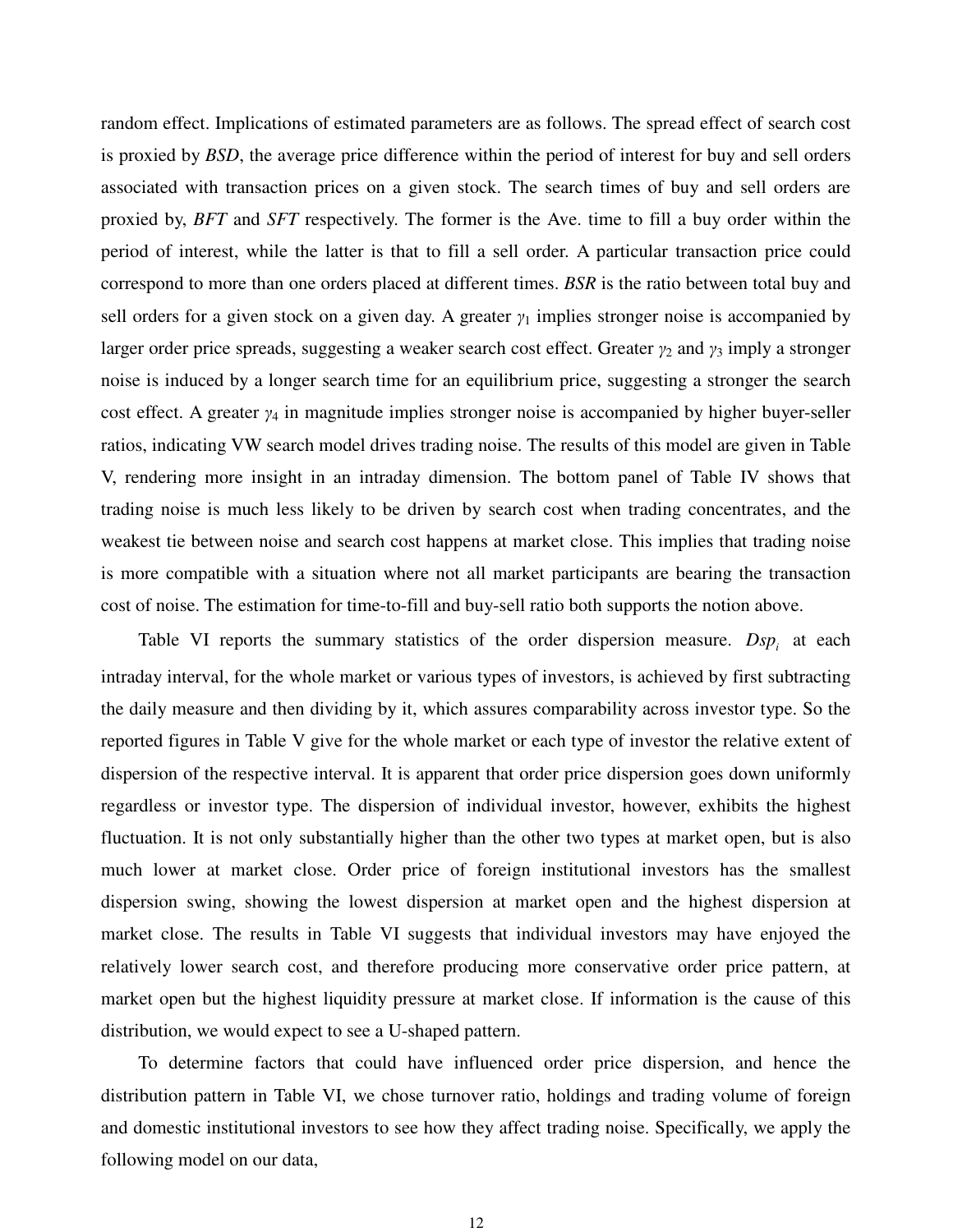$$
N_{k,t} = \alpha + \gamma_1 FII \cdot TOL_{k,t} + \gamma_2 DI \cdot TOL_{k,t} + \gamma_3 FII \cdot Share_{k,t} + \gamma_4 DI \cdot Share_{k,t} + \gamma_5 FII \cdot Vol_{k,t} + \gamma_6 DI \cdot Vol_{k,t} + \varepsilon_{k,t}
$$
 (10)

where *t*=1,…,461 and *k*=1,…,525. Results are estimated using a panel GLS with *AR*(1) adjustments on residuals. Results for the entire market are reported in Table VII, which shows that for low-cap stocks trading noise is influenced only, and positively, by institutional holdings. But for high-cap stocks, trading noise is affected by all six factors. But the effect of institutional holdings is negative, while that of FII trading volume is positive. This indicates that the rare case of high institutional holding of a certain small-cap stock causes difficulty in trading that specific stock and hence induce higher trading noise there. However, in large-cap stocks which institutionals favor, higher turnover caused by larger holding actually reduces trading noise for these investors.

Applying (10) for different types of investors, we could only report in Table VIII results for FII's and individuals, as the model for domestic institutional does not pass the validation test. For FII's, only results for the largest market capitalization are available, and reported at the bottom panel, as there are not enough orders submitted for the other four levels. They are similar to the results for large-cap in Table VII in that trading noise is reduced by turnover ratio. But FII holding and trading volume contributes positively to the build-up of trading noise. In the case of individuals, the results are quite apart from those for FII's, suggesting institutional turnover of a given stock somehow induces trading noise for individuals, especially in large-cap stocks. In small-cap stocks, institutional turnover is not influential, probably because institutional investors hold and trade less in this category.

The results of VII and VIII provide us a preliminary basis for the exploration of factors driving trading liquidity. Information may not be the main cause behind the observed facts, as large-cap should have the best information quality among all. So we take a further look at the effect of order price dispersion on trading noise. The following model is considered for this purpose,

$$
N_{k,t} = \alpha + \gamma_1 D \mathrm{sp}_{k,t} + \varepsilon_{k,t} \tag{11}
$$

where *t*=1,…,461 and *k*=1,…,525. Results are estimated using a panel GLS with *AR*(1) adjustments on residuals and reported in Table IX. Similar to the previous models, the model for domestic institutional does not pass the validation test again and only results for the largest market capitalization are available for FII's. For FII's dispersion suppresses trading noise significantly except for the first intraday interval. For the individuals, however, dispersion elevates trading noise except for the first intraday interval regardless of market capitalizations. The exact mirror type pattern that distinguish FII's from individuals validates the distribution pattern of Table VI, supporting notion that low search cost for individuals at market open induces heavy trading and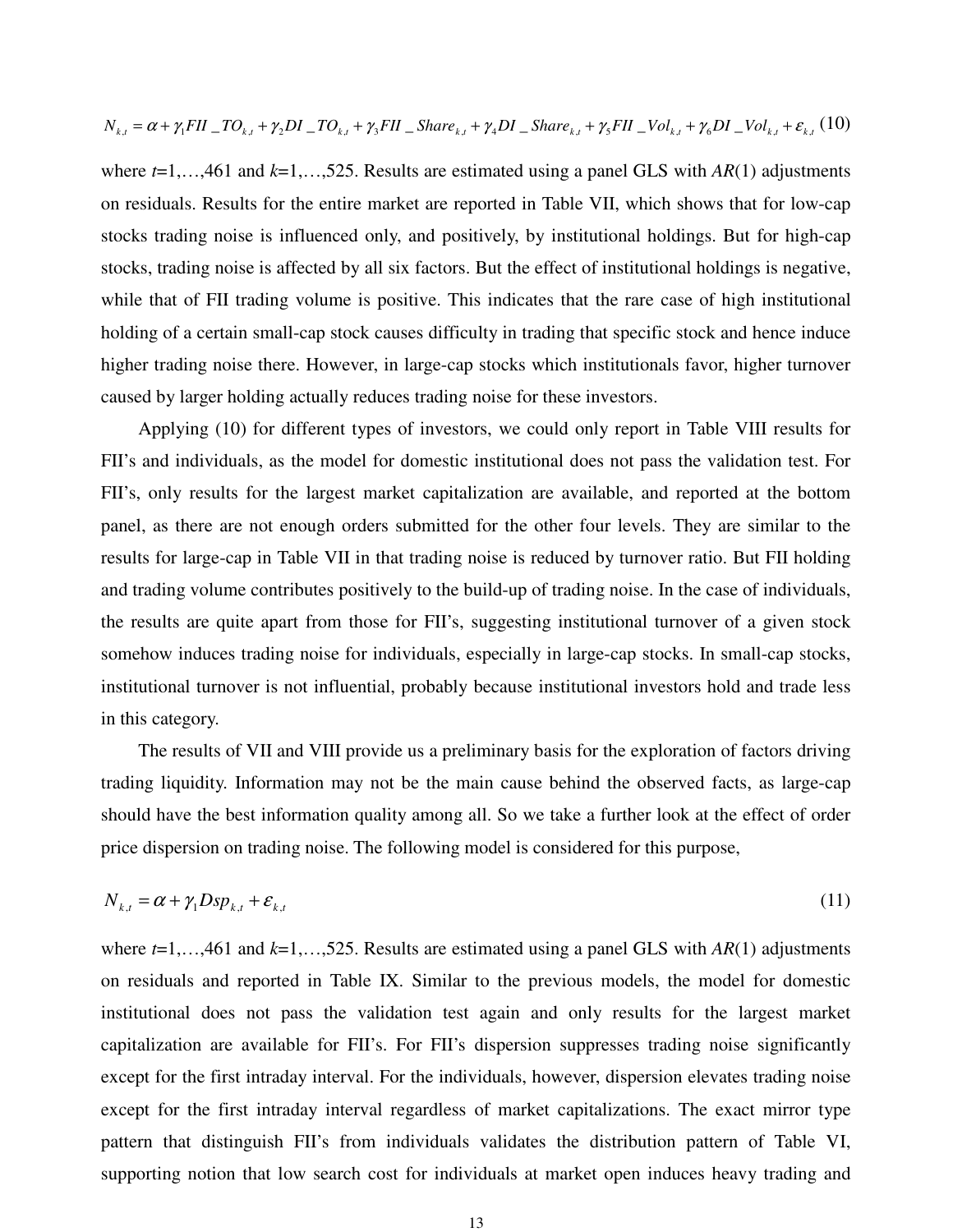noise. For FII's, aggressive order price pattern, or lower dispersion, just produces lower trading noises at market open. In other intraday intervals, only more aggressive order price pattern would produce greater trading noise, confirming the findings of Table V.

# **IV. Conclusion**

This study examines intra-day order book data to study trading noise within stock volatility, particularly when trading is heavy, and its driving factors. We adopted a measure of trading concentration specifically ideal for high frequency data. The measure is not only constructed on a daily level, but also within intra-day time intervals. Although the analysis in the study is still preliminary, we have found strong evidences against the idea of trading being a general transaction cost, or a friction in market trading. Specifically, we found that trading noise on an intraday level, although tend to increase from market open to close, is less likely to take place when trading is concentrated at market close. If trading noise is not compatible with phenomena observed during heavy trading, then it may not be a general transaction cost. It somewhat explains why noise does not respond to heavy trading as much as to all trades when we examine the market as a whole. Trading noise is just a specific transaction cost, as information cost, prominent at certain aspect in the market.

Although this noise is high on individual orders and low on institutional orders, its behavior at market open is entirely different from the rest of the day. Noises for small cap stocks, unlike volatilities, are lower than those for large cap stocks. We also found that noise relates positively to trading volume, but inversely to holdings and turnover ratio of institutional investors. Trading noise is also found to be sensitive to only certain investors, at certain trading hour and for stocks of certain market capitalization, in the market when they trade heavily. Responses from institutional and individuals are quite the opposite. The noise proportion generated by individual order rises with institutional turnover and search cost encountered, while that of institutional order behaves just oppositely. At market open, behaviors of noise from institutional and individual orders just switch mutually, and then switch back afterwards. Also, noise from high-cap stocks is actually more responsive than that from low-cap ones across investors. So trading noise is a specific transactions cost, prominent to only certain investors, at certain time and for certain stocks in the market, rather than a general market friction as argued in Stoll (2000). This transactions cost is inversely related to search costs encountered in trading, which depends on investor, trading hour of day and market capitalization of stocks.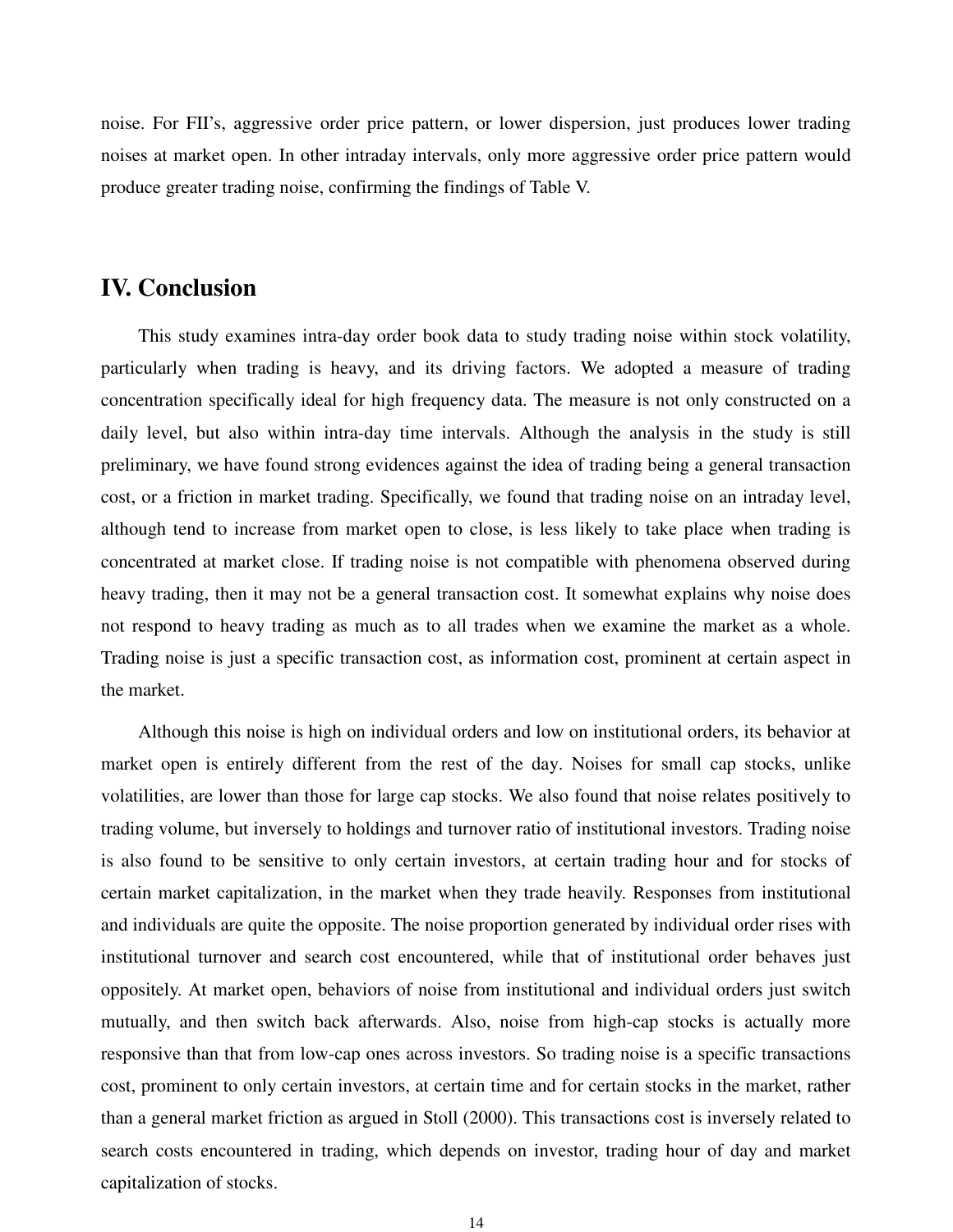Although we have presented valid arguments regarding the central issue of this study, there are areas yet to be worked on. We have to investigate further behavior of trading noise and its distribution among investors. Other analysis, such as trading motives of investors, evidence on sequence or development of trading concentration and the dynamics of trading noise need to be added to the current model as well.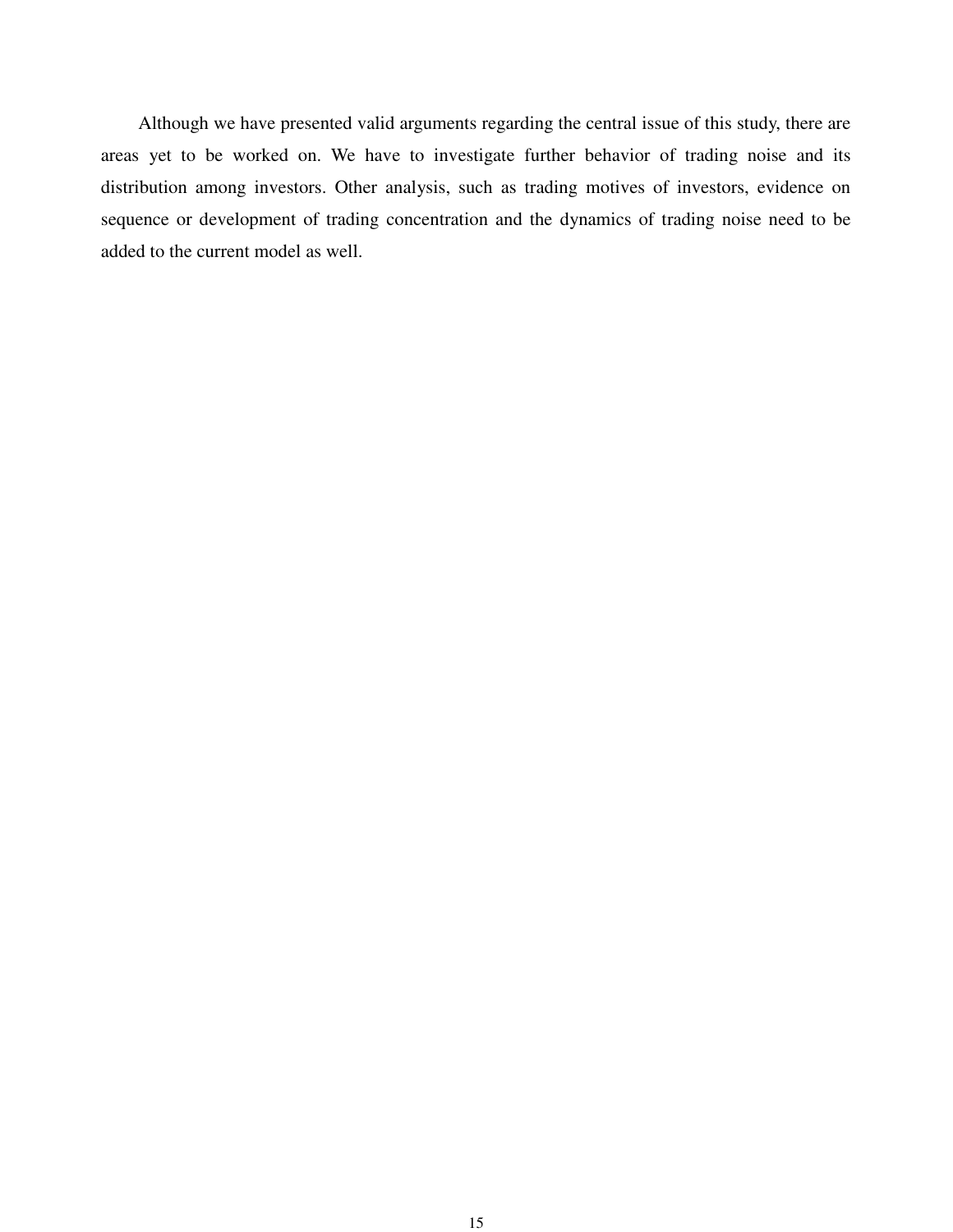## **References**

- 1. Admati, A. R., (1991), "The Informational Role of Prices," *Journal of Monetary Economics*  28,347-361.
- 2. Avery, C. and Zemsky, P.. (1998), "Multidimensional uncertainty and herd behavior in financial markets," *American Economic Review* 88, no. 4, 724-748.
- 3. Banerjee, A.. (1992), "A Simple Model of Herd Behavior," *Quarterly Journal of Economics* 107, 797-817.
- 4. Bikhchandani, S.; Hirshleifer, D.; Welch, I.. (1992), "A Theory of Fads, Fashion, Custom, and Cultural Change as Informational Cascades," *Journal of Political Economy* 100, 992-1026.
- 5. Bouchaud, J.P.. (2002), "An Introduction to Statistical Finance," *Physica A* 313, 238-251.
- 6. Chang, E. C.; Cheng, J. W.; Khoran, A., (2000), "An examination of herd behavior in equity markets: An international perspective," *Journal of Banking and Finance* 24, no. 10, 1651-1699.
- 7. Chakraborty, A. and Yilmaz, B., (2004), "Manipulation in market order models," *Journal of Financial Markets* 7(2), 187-206.
- 8. Christie, W. G., and Huang, R. D.. (1995), "Following the pied piper: Do individual returns herd around the market?" *Financial Analyst Journal* 51, no. 4, 31-37
- 9. Christoffersen, S. K. and Tang, Y., (2009), "Institutional Herding and Information Cascades: Evidence from Daily Trades," Working Paper, McGill University.
- 10. Cont, R. and Bouchaud, J. P.. (2000), "Herd Behavior and Aggregate Fluctuations in Financial Markets," *Macroeconomic Dynamics* 4, 170-196.
- 11. De Long, J. B., A. Shleifer, L. H. Summers, and R. J. Waldmann, (1990), "Positive Feedback Investment Strategies and Destabilizing Rational Speculation," *Journal of Finance* 45(2), 374-397.
- 12. Diamond, D. W., and Verrecchia, R. E., (1981), "Information Aggregation in a Noisy Rational Expectations Economy," *Journal of Financial Economics* 9, 221-235.
- 13. Easley, D., Kiefer, N. M., and O'Hara, M., (1997), "One Day in the Life of a Very Common Stock," *Review of Financial Studies* 10, 805-835.
- 14. Easley, D., and O'Hara, M., (1992), "Time and the Process of Security Price Adjustment," *Journal of Finance* 47, 577-605.
- 15. Finucane, T. J.. (2002), "A Direct Test of Methods for Inferring Trade Direction from Intra-day Data," *Journal of Financial and Quantitative Analysis* 35, 553-557.
- 16. Foucault, T., Kadam, O., and Kandel, E., (2005), "Limit Order Book as a Market for Liquidity, " *Review of Financial Studies* 18, 1171-1218.
- 17. Glosten, L. R. and Milgrom, P. R., (1985), "Bid, ask and transaction prices in a specialist market with heterogeneously informed traders," *Journal of Financial Economics*, Vol. 14(1), 71-100.
- 18. Grossman, S. J., and Stiglitz, J. E., (1980), "On the Impossibility of Informationally Efficient Markets," *American Economic Review* 70(3), 393-408.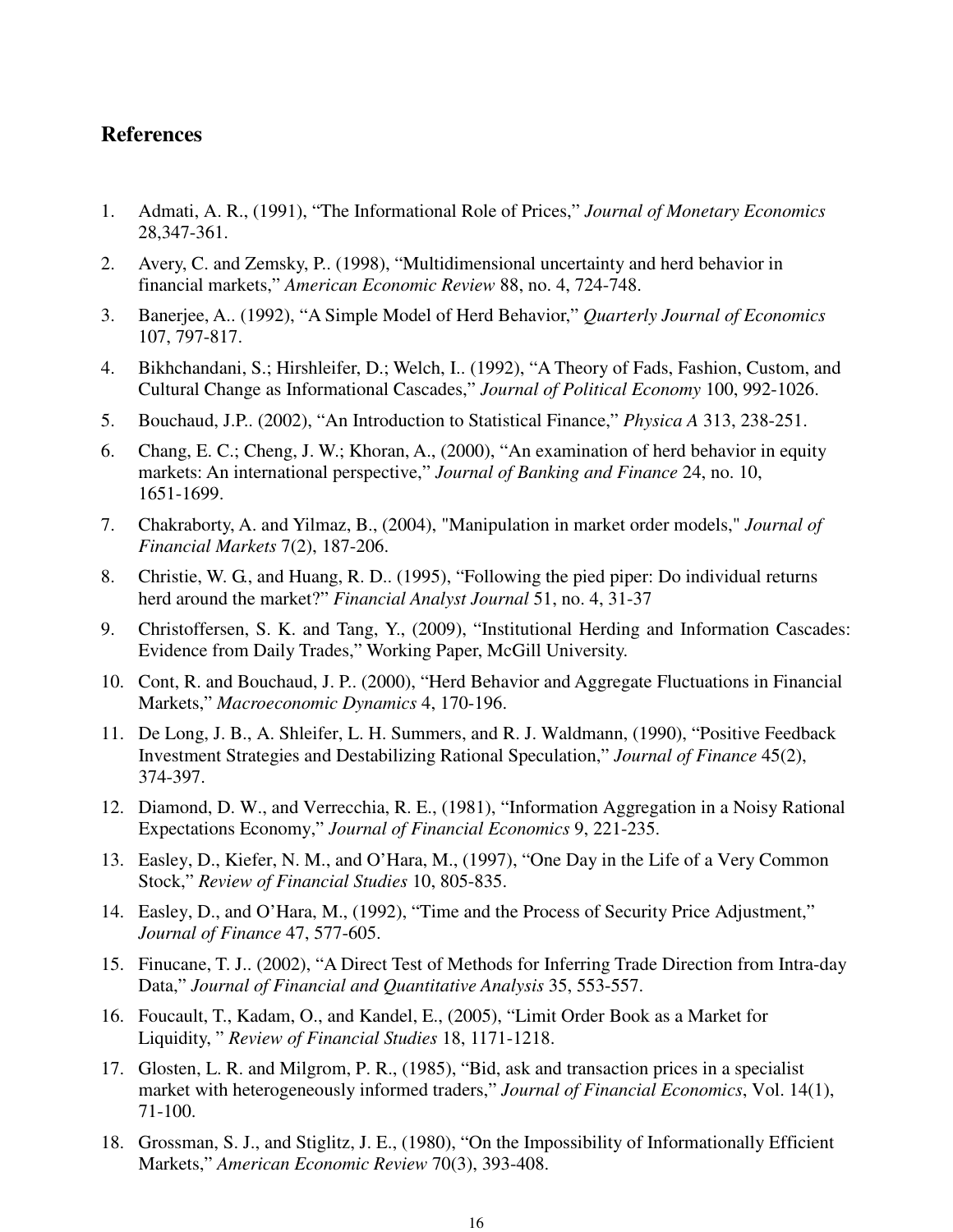- 19. Hu, S.. (2006), "A Simple Estimate of Noise and Its Determinant in a Call Auction Market," *International Review of Financial Analysis* 15, 348-362.
- 20. Huddart, S., Hughes, J. S. and Levine, C. B., (2001), "Public Disclosure and Dissimulation of Insider Trades," *Econometrica* 69(3), 665-681.
- 21. Kang, W., and Yeo, W., (2008), "Liquidity beyond the Best Quote: A Study of the NYSE Limit Order Book," Working Paper, National University of Singapore.
- 22. Kyle, A. S., (1985), "Continuous Auctions and Insider Trading," *Econometrica* 53, 1315-1335.
- 23. Lakonishok, J.; Shleifer, A.; Vishny, R. W., (1992), "The Impact of Institutional Trading on Stock Prices," *Journal of Financial Economics* 32, 23-43.
- 24. Lee, C. M. C., and Ready, M. J., (1991), "Inferring Trade form Intraday Data," *Journal of Finance* 46, 733-746.
- 25. Lin, J., Sanger, G. C., and Booth, G. G., (1995). "Trade size and components of the bid-ask spread," *Review of Financial Studies* 8, 1153−1183.
- 26. Lin, W. T., Tsai, S. C., and Sun, D. S., (2010), "What causes herding: Information cascade or searching cost?" Forthcoming, *Emerging Markets Finance and Trade*.
- 27. Mood, A., (1940), "The distribution theory of runs," *Annals of Mathematical Statistics* 11, 367-392.
- 28. Nofsinger, J. R., and Sias, R.W.. (1999), "Herding and Feedback Trading by Institutional and Individual Investors," *Journal of Finance* 54, 2263-2295.
- 29. Patterson, D., and Sharma, V.. (2006), "Do Traders Follow Each Other at the NYSE?" Working Paper, University of Michigan-Dearborn.
- 30. Stoll, H.R.. "Friction," *Journal of Finance* 55 (2000), 1479-1514.
- 31. Stoll, H. R., and R. E. Whaley, (1990), "Stock market structure and volatility," *Review of Financial Studies*, Vol. 3, pp.37−71.
- 32. Vayanos, D. and Wang, T.. "Search and Endogenous Concentration of Liquidity in Asset Markets," *Journal of Economic Theory* 136 (2007), 66-104.
- 33. Wermers, R.. "Mutual Fund Herding and the Impact on Stock Prices," *Journal of Finance*, 54 (1999), 581-622.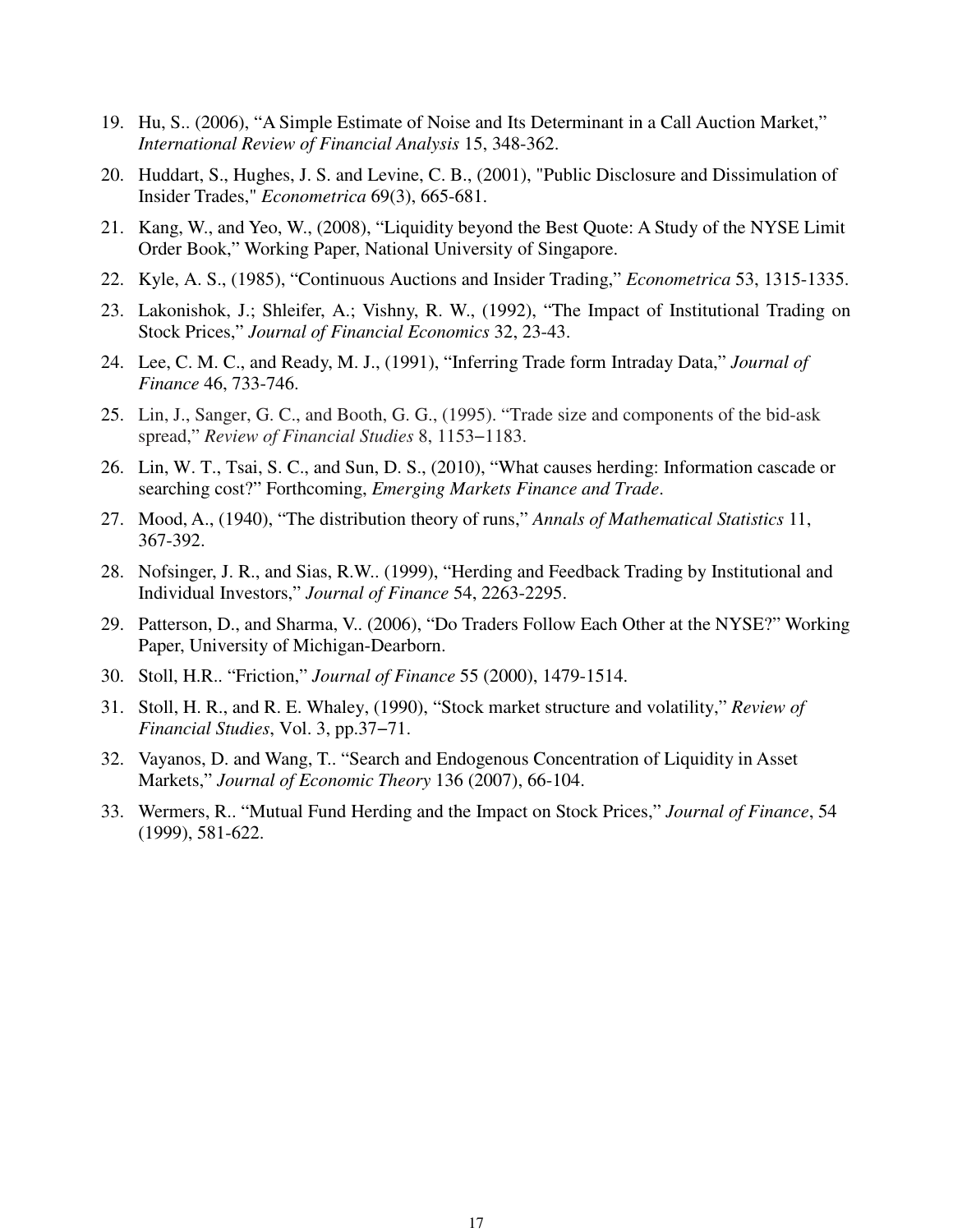|                 |             | $9:00 - 9:30$ | $9:30-10:00$ |          |          |          | $10:00~10:30$ $10:30~11:00$ $11:00~11:30$ $11:30~12:00$ $12:00~12:30$ $12:30~13:00$ $13:00~13:30$ |          |          |          | all day  |
|-----------------|-------------|---------------|--------------|----------|----------|----------|---------------------------------------------------------------------------------------------------|----------|----------|----------|----------|
|                 | Noise Ratio | 0.342278      | 0.349138     | 0.351538 | 0.353061 | 0.353678 | 0.353752                                                                                          | 0.353574 | 0.35327  | 0.350522 | 0.346329 |
| $MV1*$          | Volatility  | 2.94E-06      | 2.04E-06     | 1.89E-06 | 1.83E-06 | 1.82E-06 | 1.87E-06                                                                                          | 1.87E-06 | 1.90E-06 | 2.28E-06 | 2.06E-06 |
|                 | Noise Ratio | 0.299264      | 0.306318     | 0.309945 | 0.310761 | 0.312009 | 0.31237                                                                                           | 0.311695 | 0.311612 | 0.308912 | 0.301522 |
| MV2             | Volatility  | 5.31E-06      | 3.48E-06     | 3.17E-06 | 3.06E-06 | 2.98E-06 | 3.19E-06                                                                                          | 3.10E-06 | 3.10E-06 | 3.71E-06 | 3.46E-06 |
|                 | Noise Ratio | 0.312762      | 0.31705      | 0.318713 | 0.320591 | 0.319912 | 0.320309                                                                                          | 0.320878 | 0.321037 | 0.318995 | 0.310814 |
| MV3             | Volatility  | 7.03E-06      | 4.61E-06     | 4.15E-06 | 3.98E-06 | 3.84E-06 | 4.23E-06                                                                                          | 3.95E-06 | 4.04E-06 | 4.93E-06 | 4.51E-06 |
| MV4             | Noise Ratio | 0.265489      | 0.270462     | 0.273346 | 0.273981 | 0.274287 | 0.272752                                                                                          | 0.274185 | 0.274522 | 0.27341  | 0.262707 |
|                 | Volatility  | 7.94E-06      | 4.99E-06     | 4.35E-06 | 4.16E-06 | 4.08E-06 | 4.93E-06                                                                                          | 4.17E-06 | 4.32E-06 | 5.33E-06 | 4.93E-06 |
| MV5             | Noise Ratio | 0.273087      | 0.276788     | 0.279308 | 0.279894 | 0.279174 | 0.278379                                                                                          | 0.279982 | 0.279452 | 0.279812 | 0.268396 |
|                 | Volatility  | 8.75E-06      | 5.54E-06     | 4.84E-06 | 4.51E-06 | 4.61E-06 | 5.38E-06                                                                                          | 4.63E-06 | 4.73E-06 | 5.74E-06 | 5.44E-06 |
| MV <sub>6</sub> | Noise Ratio | 0.267541      | 0.269733     | 0.272056 | 0.270965 | 0.271129 | 0.27107                                                                                           | 0.27164  | 0.273007 | 0.273653 | 0.260174 |
|                 | Volatility  | 1.10E-05      | 6.86E-06     | 5.83E-06 | 5.65E-06 | 5.60E-06 | 6.40E-06                                                                                          | 5.60E-06 | 5.78E-06 | 7.18E-06 | 6.71E-06 |
| MV7             | Noise Ratio | 0.275499      | 0.275677     | 0.277627 | 0.276941 | 0.276011 | 0.276052                                                                                          | 0.275425 | 0.278486 | 0.280638 | 0.264206 |
|                 | Volatility  | 1.38E-05      | 8.78E-06     | 7.43E-06 | 7.32E-06 | 6.88E-06 | 8.01E-06                                                                                          | 6.98E-06 | 7.10E-06 | 8.90E-06 | 8.41E-06 |
| MV8             | Noise Ratio | 0.253431      | 0.255456     | 0.257726 | 0.260689 | 0.259907 | 0.258176                                                                                          | 0.259207 | 0.259522 | 0.259299 | 0.242237 |
|                 | Volatility  | 1.59E-05      | 1.00E-05     | 8.39E-06 | 7.94E-06 | 7.76E-06 | 8.81E-06                                                                                          | 7.60E-06 | 8.11E-06 | 1.01E-05 | 9.56E-06 |
| MV9             | Noise Ratio | 0.266264      | 0.268133     | 0.269037 | 0.266463 | 0.27026  | 0.264406                                                                                          | 0.26723  | 0.267985 | 0.270713 | 0.25229  |
|                 | Volatility  | 2.00E-05      | 1.29E-05     | 1.11E-05 | 1.03E-05 | 1.02E-05 | 1.11E-05                                                                                          | 9.99E-06 | 1.02E-05 | 1.31E-05 | 1.21E-05 |
| <b>MV10</b>     | Noise Ratio | 0.282314      | 0.280608     | 0.281831 | 0.283886 | 0.281262 | 0.279193                                                                                          | 0.280412 | 0.282529 | 0.282901 | 0.264302 |
|                 | Volatility  | 3.37E-05      | 2.24E-05     | 1.87E-05 | 1.77E-05 | 1.73E-05 | 1.64E-05                                                                                          | 1.65E-05 | 1.71E-05 | 2.14E-05 | 2.04E-05 |

## **Table I Noise as Proportion of Stock Returns by Market Capitalization and Intraday Interval**  *Averaged across 525 firms and over 461 days*

\* MV1 denotes the decile containing stocks with the largest market capitalization.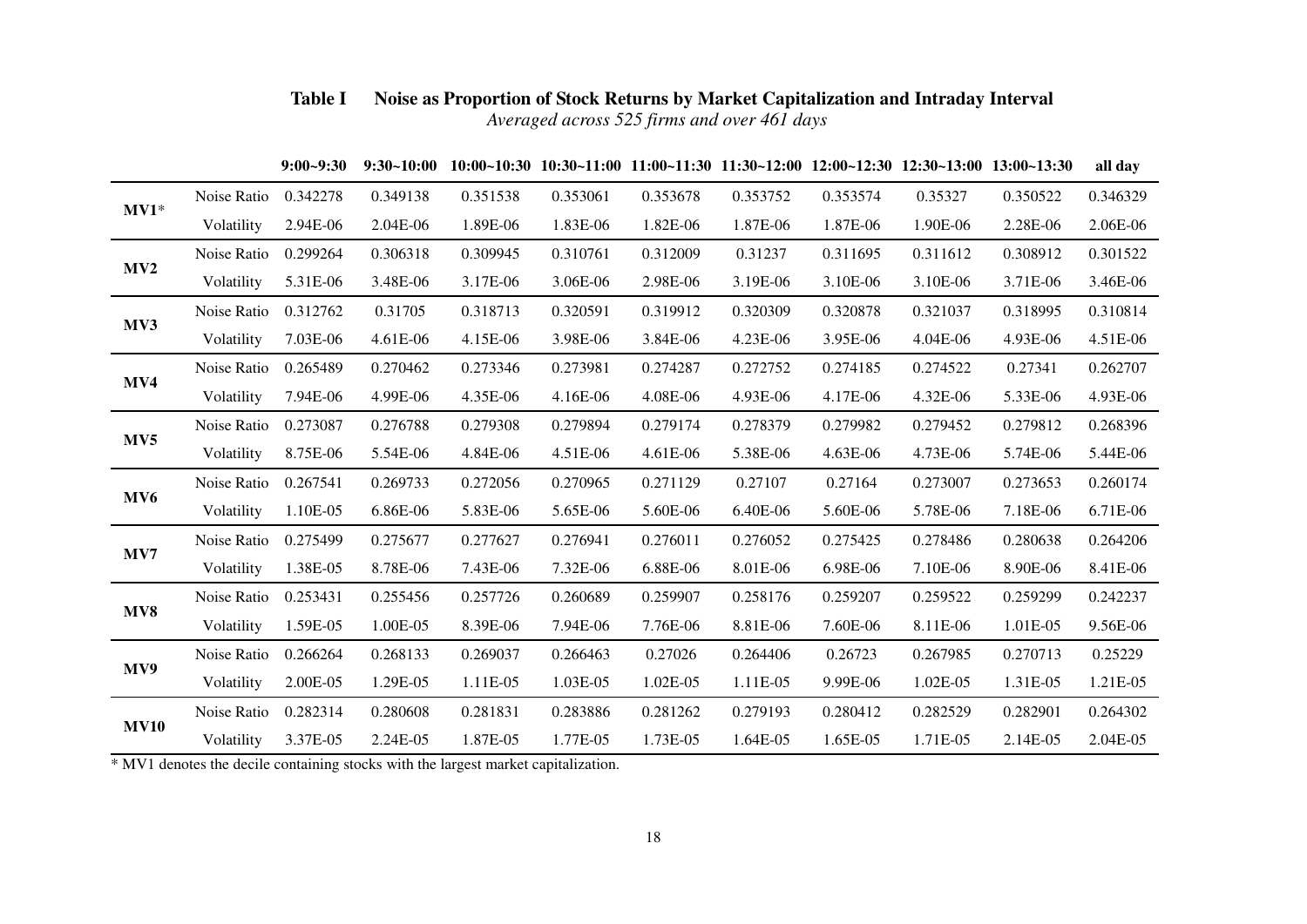|  |  | Table II Daily and Intra-day Buy and Sell Orders, All Days and When Herding Is Significant at 1% |
|--|--|--------------------------------------------------------------------------------------------------|
|  |  |                                                                                                  |

| By Investor Type |  |
|------------------|--|
|------------------|--|

|                            |            |               |                         |           |          |             |                                   |                   |          |            | In thousand shares   |                   |
|----------------------------|------------|---------------|-------------------------|-----------|----------|-------------|-----------------------------------|-------------------|----------|------------|----------------------|-------------------|
|                            |            | $9:00 - 9:30$ |                         |           |          | 13:00~13:30 |                                   |                   |          |            | <b>All Day</b>       |                   |
| <b>Investor Type</b>       |            | All days      | Days when herding       |           |          | All days    |                                   | Days when herding |          | All days   |                      | Days when herding |
|                            |            |               | is significant at $1\%$ |           |          |             | is significant at 1%              |                   |          |            | is significant at 1% |                   |
|                            | Ave. buy   | Ave. sell     | Ave. buy                | Ave. sell | Ave. buy | Ave. sell   | Ave. buy                          | Ave. sell         | Ave. buy | Ave. sell  | Ave. buy             | Ave. sell         |
|                            | orders per | orders        | orders                  | orders    | orders   | orders      | orders                            | orders            | orders   | orders per | orders per           | orders per        |
|                            | lot        | per lot       | per lot                 | per lot   | per lot  | per lot     | per lot                           | per lot           | per lot  | lot        | lot                  | lot               |
|                            |            |               |                         |           |          |             | <b>All Stocks</b>                 |                   |          |            |                      |                   |
| All                        | 14.19      | 14.24         | 15.09                   | 18.33     | 19.92    | 18.07       | 22.82                             | 18.53             | 8.50     | 8.45       | 9.64                 | 9.56              |
| <b>Proprietary Dealers</b> | 29.77      | 24.81         | 68.96                   | 15.11     | 23.37    | 25.39       | 26.57                             | 19.69             | 21.66    | 22.17      | 26.22                | 8.61              |
| <b>Investment Trusts</b>   | 41.53      | 31.41         | 56.62                   | 29.49     | 31.58    | 27.62       | 66.09                             | 53.32             | 28.68    | 25.34      | 13.77                | 12.88             |
| <b>FII's</b>               | 27.12      | 26.18         | 43.95                   | 25.22     | 69.19    | 59.72       | 130.17                            | 26.60             | 17.10    | 17.34      | 14.05                | 12.39             |
| <b>Individual</b>          | 10.54      | 11.12         | 10.05                   | 22.82     | 9.76     | 10.18       | 9.66                              | 17.31             | 7.29     | 7.36       | 7.02                 | 7.67              |
|                            |            |               |                         |           |          |             | <b>Top Stock Return Decile</b>    |                   |          |            |                      |                   |
| All                        | 5.43       | 5.24          | 6.46                    | 5.87      | 5.67     | 5.29        | 7.15                              | 5.65              | 5.44     | 5.28       | 5.99                 | 5.96              |
| <b>Proprietary Dealers</b> | 17.95      | 15.20         | 6.36                    | 12.28     | 11.91    | 12.60       | 9.25                              | 12.80             | 14.96    | 14.39      | 6.49                 | 5.33              |
| <b>Investment Trusts</b>   | 25.99      | 17.91         | 25.48                   | 18.95     | 22.56    | 17.95       | 14.28                             | 5.22              | 19.33    | 16.13      | 11.66                | 11.08             |
| $\bf{FII's}$               | 7.93       | 6.76          | 4.73                    | 3.95      | 13.30    | 12.61       | 5.88                              | 4.24              | 7.52     | 7.06       | 4.28                 | 3.90              |
| Individual                 | 5.02       | 4.95          | 5.47                    | 5.32      | 5.00     | 4.83        | 3.00                              | 3.07              | 5.02     | 4.94       | 5.18                 | 5.33              |
|                            |            |               |                         |           |          |             | <b>Bottom Stock Return Decile</b> |                   |          |            |                      |                   |
| All                        | 10.81      | 10.64         | 15.53                   | 13.06     | 12.39    | 12.39       | 18.76                             | 12.67             | 10.53    | 10.85      | 10.17                | 12.83             |
| <b>Proprietary Dealers</b> | 32.68      | 31.13         | 34.55                   | 20.14     | 26.12    | 29.81       | 56.59                             | 37.77             | 25.82    | 28.30      | 31.04                | 12.15             |
| <b>Investment Trusts</b>   | 58.67      | 46.06         | 180.25                  | 24.81     | 41.04    | 31.32       | 45.81                             | 56.36             | 39.80    | 34.26      | 14.58                | 13.49             |
| $\bf{FII's}$               | 18.88      | 18.87         | 19.95                   | 6.95      | 45.79    | 46.07       | 39.87                             | 42.69             | 20.61    | 20.84      | 18.02                | 10.53             |
| <b>Individual</b>          | 10.22      | 9.98          | 12.58                   | 12.53     | 9.92     | 10.18       | 9.35                              | 10.77             | 9.64     | 9.91       | 8.64                 | 10.71             |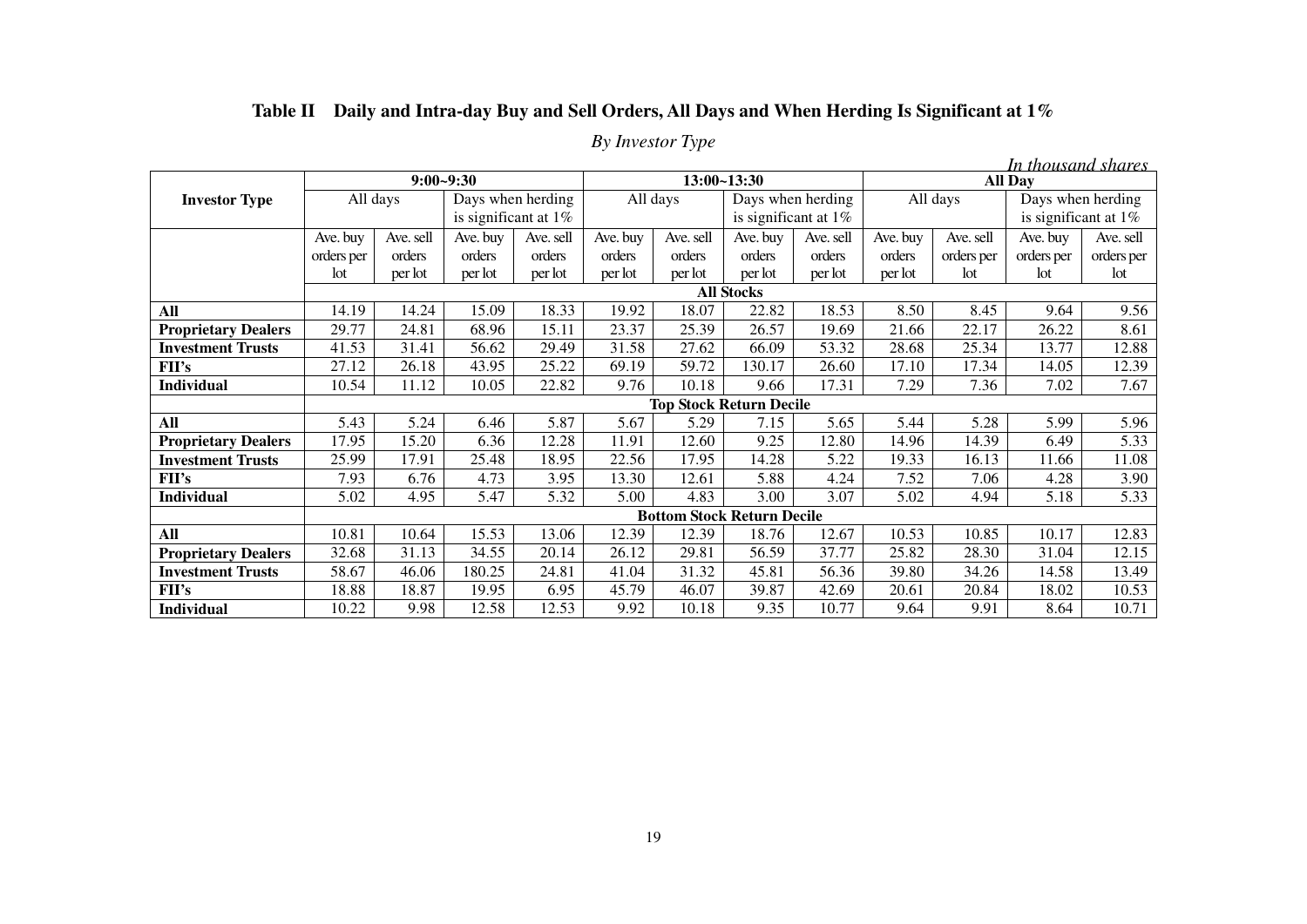# **Table III Noise as Proportion of Stock Returns by Herding Significance**

| Averaged across 525 firms and over 495 days |  |  |
|---------------------------------------------|--|--|
|---------------------------------------------|--|--|

| Significance               | All Day                  | $9:00-$       | $9:30-$                                   | $10:00-$      | $10:30-$                                  | $11:00-$ | $11:30-$ | $12:00-$             | $12:30-$                                                              | $13:00-$ |  |  |
|----------------------------|--------------------------|---------------|-------------------------------------------|---------------|-------------------------------------------|----------|----------|----------------------|-----------------------------------------------------------------------|----------|--|--|
|                            |                          | 9:30          | 10:00                                     | 10:30         | 11:00                                     | 11:30    | 12:00    | 12:30                | 13:00                                                                 | 13:30    |  |  |
|                            | All Investors            |               |                                           |               |                                           |          |          |                      |                                                                       |          |  |  |
| $1\%$                      |                          |               |                                           |               |                                           |          |          |                      | 0.3242 0.2718 0.3010 0.3082 0.3183 0.3161 0.3122 0.3144 0.3162 0.3066 |          |  |  |
| 5%                         | 0.2981                   | 0.2651        | 0.2833                                    | 0.2918        | 0.2972                                    | 0.2995   | 0.2984   | 0.2970               | 0.2957                                                                | 0.2944   |  |  |
| 10%                        | 0.2916                   | 0.2678        | 0.2816                                    |               | 0.2880 0.2929                             | 0.2958   | 0.2944   | 0.2949               | 0.2924                                                                | 0.2943   |  |  |
| <b>Proprietary Dealers</b> |                          |               |                                           |               |                                           |          |          |                      |                                                                       |          |  |  |
| $1\%$                      | 0.2977                   |               | 0.2467 0.2462 0.2557 0.2791 0.2822 0.2973 |               |                                           |          |          | 0.3038 0.3349        |                                                                       | 0.3206   |  |  |
| 5%                         | 0.3144                   | 0.2624        | 0.2822                                    |               | 0.3006 0.3082                             | 0.2957   | 0.3253   | 0.3101               | 0.3165                                                                | 0.3036   |  |  |
| $10\%$                     |                          | 0.3144 0.2705 | 0.2849                                    |               | 0.3056 0.3031 0.3076 0.3304 0.3205 0.3187 |          |          |                      |                                                                       | 0.3017   |  |  |
|                            | <b>Investment Trusts</b> |               |                                           |               |                                           |          |          |                      |                                                                       |          |  |  |
| $1\%$                      | 0.2751                   |               | 0.1924 0.2358                             |               | 0.2688 0.2456 0.2773                      |          |          | 0.2862 0.2736 0.2778 |                                                                       | 0.2861   |  |  |
| 5%                         | 0.2602                   | 0.2042        | 0.2429                                    | 0.2583        | 0.2573                                    | 0.2675   | 0.2758   | 0.2774               | 0.2870                                                                | 0.2917   |  |  |
| 10%                        | 0.2581                   | 0.2118        | 0.2410 0.2554 0.2570 0.2673               |               |                                           |          | 0.2729   | 0.2737               | 0.2805                                                                | 0.2873   |  |  |
|                            |                          |               |                                           |               | FH's                                      |          |          |                      |                                                                       |          |  |  |
| $1\%$                      | 0.3067                   |               |                                           |               |                                           |          |          |                      | 0.2766 0.3084 0.3100 0.3214 0.3166 0.3217 0.3224 0.3218 0.3215        |          |  |  |
| 5%                         | 0.3098                   | 0.2968        | 0.3099                                    | 0.3158 0.3205 |                                           | 0.321    | 0.3241   | 0.3211               | 0.3198                                                                | 0.3192   |  |  |
| 10%                        | 0.3136                   | 0.305         | 0.3153                                    |               | 0.3188 0.3200                             | 0.3241   | 0.325    | 0.3217               | 0.3224 0.3224                                                         |          |  |  |
|                            |                          |               |                                           |               | Individuals                               |          |          |                      |                                                                       |          |  |  |
| $1\%$                      | 0.3387                   |               | 0.2855 0.3129 0.3212 0.3268 0.3294        |               |                                           |          | 0.3291   |                      | 0.3336 0.3383                                                         | 0.3346   |  |  |
| 5%                         | 0.3030                   | 0.2703        | 0.2871                                    |               | 0.2964 0.3006                             | 0.3011   |          | 0.3016 0.3044        | 0.3037                                                                | 0.3050   |  |  |
| 10%                        | 0.2926                   | 0.2703        | 0.2837                                    |               | 0.2885 0.2939                             | 0.2959   | 0.2947   | 0.2969               | 0.2959                                                                | 0.2992   |  |  |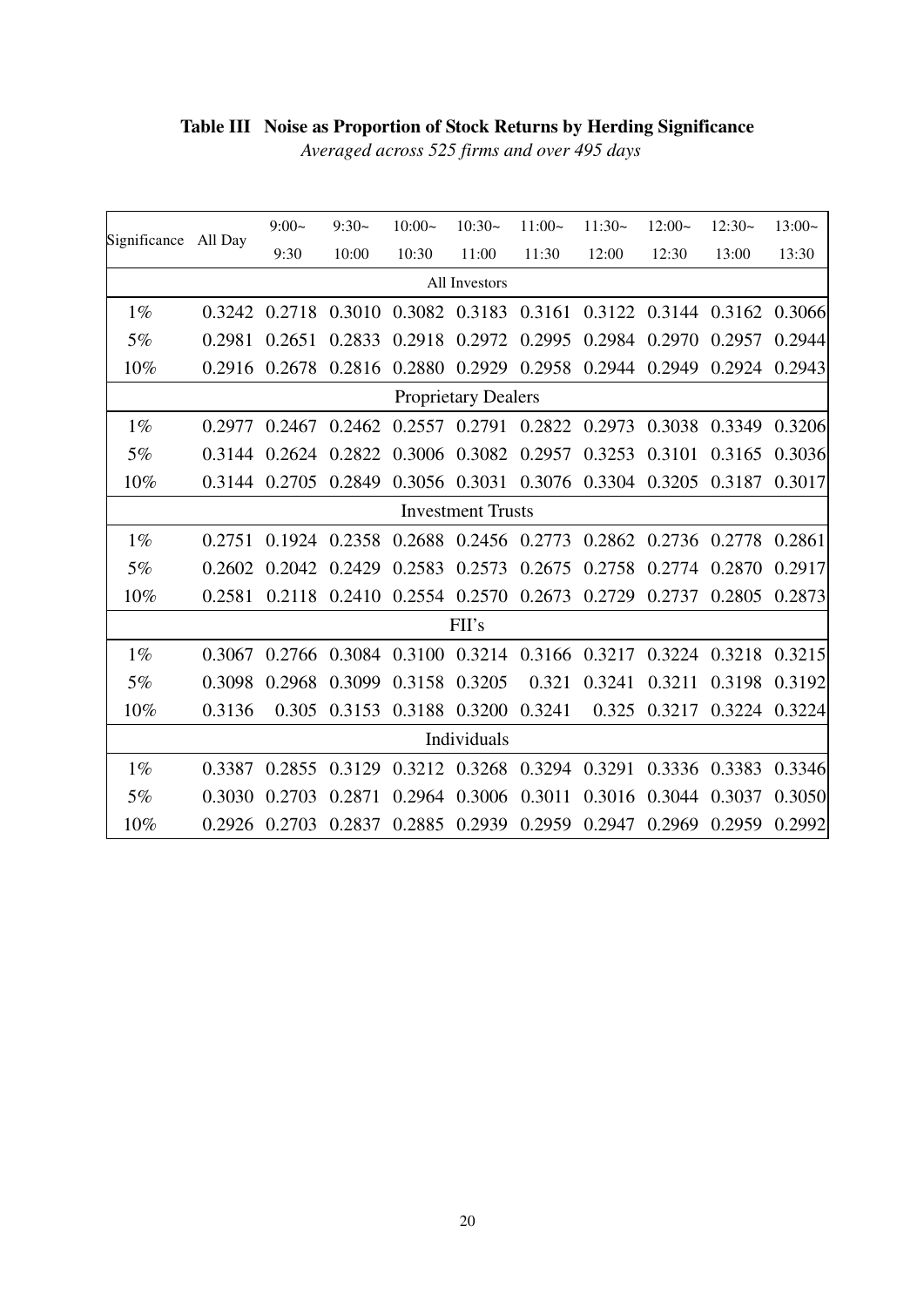## **Table IV Effects of Herding on Noise in Panel Regression**  *Intraday Intervals*

In order to explore the effects of trading concentration alone on trading noise, we use the model below to see what could have influenced noise. We performed a panel regression with generalized least squares random effect based on

$$
N_{k,t} = \alpha + \beta AH_{k,t} + \varepsilon_{k,t}
$$

where  $t=1,...,495$  and  $k=1,...,525$ . A greater  $\beta$  in magnitude implies stronger noise is produced by more intensive herding activity.

| Intraday interval                        | $\beta$ (x100)                          | No of obs. |  |  |  |  |  |
|------------------------------------------|-----------------------------------------|------------|--|--|--|--|--|
| All days                                 |                                         |            |  |  |  |  |  |
| 9:00-9:30                                | $-1.32(0.0128)$ ***                     | 222,711    |  |  |  |  |  |
| 9:30-10:00                               | $-1.21(0.0140)$ ***                     | 217,529    |  |  |  |  |  |
| 10:00-10:30                              | $-1.34(0.0153)$ ***                     | 213,436    |  |  |  |  |  |
| 10:30-11:00                              | $-1.45(0.0161)$ ***                     | 209,637    |  |  |  |  |  |
| 11:00-11:30                              | $-1.53(0.0168)$ ***                     | 206,076    |  |  |  |  |  |
| 11:30-12:00                              | $-1.59(0.0170)$ ***                     | 202,803    |  |  |  |  |  |
| 12:00-12:30                              | $-1.56(0.0173)$ ***                     | 202,750    |  |  |  |  |  |
| 12:30-13:00                              | $-1.30(0.0166)$ ***                     | 208,049    |  |  |  |  |  |
| 13:00-13:30                              | $-0.98(0.0161)$ ***                     | 222,387    |  |  |  |  |  |
|                                          | Days when herding is significant at 10% |            |  |  |  |  |  |
| 9:00-9:30                                | $-0.25(0.0128)$ ***                     | 22,298     |  |  |  |  |  |
| 9:30-10:00                               | $-0.45(0.0140)$ ***                     | 21,815     |  |  |  |  |  |
| 10:00-10:30                              | $-0.62(0.0153)$ ***                     | 21,402     |  |  |  |  |  |
| 10:30-11:00                              | $-0.79(0.0161)$ ***                     | 20,944     |  |  |  |  |  |
| 11:00-11:30                              | $-0.83(0.0168)$ ***                     | 20,650     |  |  |  |  |  |
| 11:30-12:00                              | $-0.85(0.0170)$ ***                     | 20,416     |  |  |  |  |  |
| 12:00-12:30                              | $-0.86(0.0173)$ ***                     | 20,464     |  |  |  |  |  |
| 12:30-13:00                              | $-0.74(0.0166)$ ***                     | 20,959     |  |  |  |  |  |
| 13:00-13:30                              | $-0.54(0.0161)$ ***                     | 22,497     |  |  |  |  |  |
| Standard doviations are in the negatings |                                         |            |  |  |  |  |  |

1. Standard deviations are in the parentheses.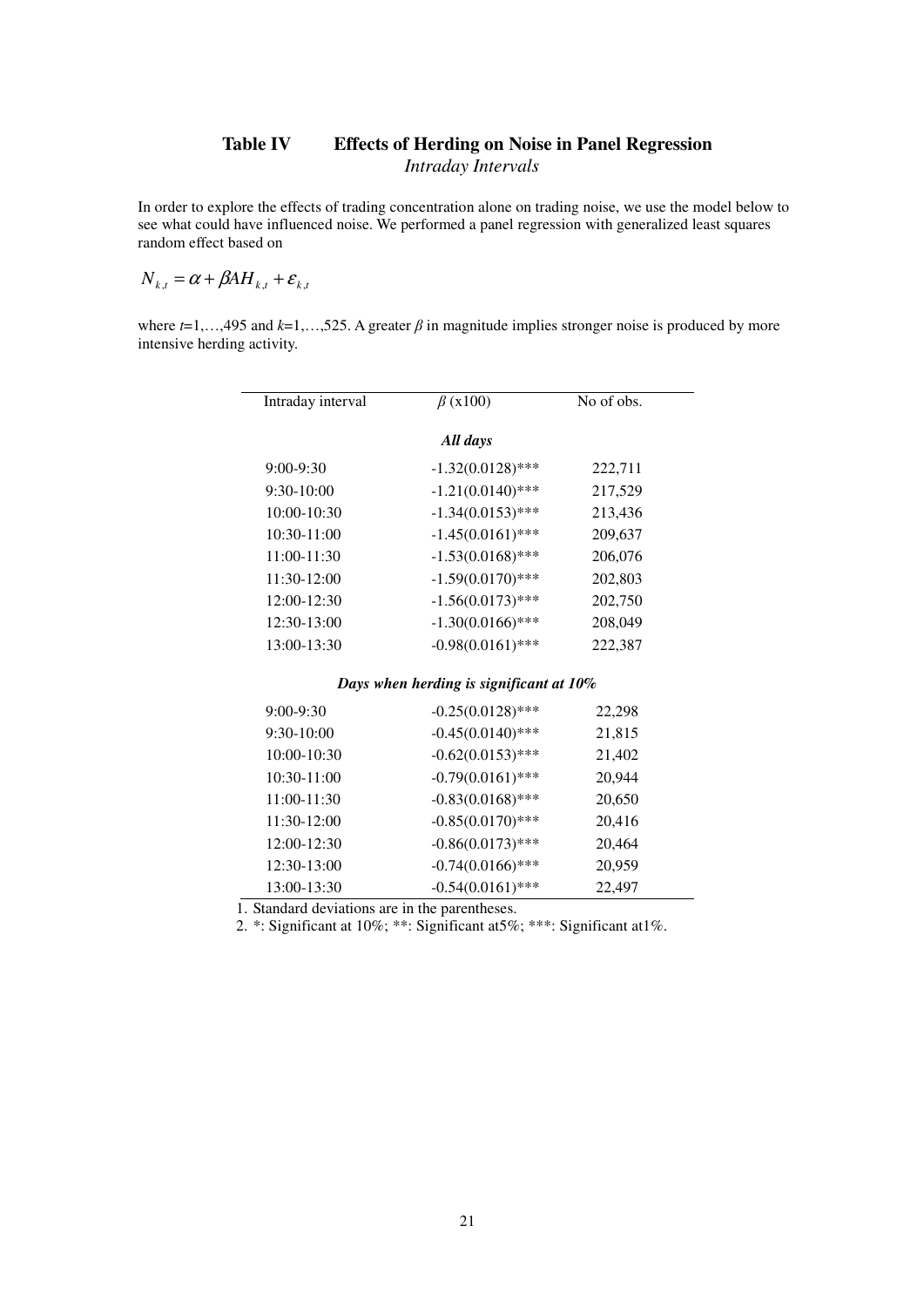## **Table V Effects of Search Cost on Noise in Panel Regression**  *Intraday Intervals*

To explore the effects of search motive on trading noise on an intraday level, we use the model below to see what could have influenced noise. We performed a panel regression with generalized least squares random effect based on

$$
N_{k,t} = \alpha + \gamma_1 \text{Spread}_{k,t} + \gamma_2 \text{BFT}_{k,t} + \gamma_3 \text{SFT}_{k,t} + \gamma_4 \text{BSR}_{k,t} + \varepsilon_{k,t}
$$

where  $t=1,...,495$  and  $k=1,...,525$ . Implications of estimated parameters are similar to those detailed the illustration of Table IV.

| Intraday interval | $\gamma_1(x100)$    | $\gamma_2(x1000)$                       | $\gamma_3(x1000)$   | $\gamma_4(x100)$    | No. of obs. |
|-------------------|---------------------|-----------------------------------------|---------------------|---------------------|-------------|
|                   |                     |                                         |                     |                     |             |
|                   |                     | All days                                |                     |                     |             |
| $9:00-9:30$       | $-3.810(0.028)$ *** | $0.070.003$ <sup>***</sup>              | $0.010(0.000)$ ***  | $-0.680(0.029)$ *** | 222,711     |
| 9:30-10:00        | $-2.090(0.035)$ *** | $-0.012(0.001)$ ***                     | $-0.026(0.000)$ *** | $1.420(0.032)$ ***  | 217,529     |
| 10:00-10:30       | $-1.600(0.038)$ *** | $-0.016(0.001)$ ***                     | $-0.022(0.000)$ *** | $1.620(0.032)$ ***  | 213,436     |
| 10:30-11:00       | $-1.260(0.040)$ *** | $-0.012(0.001)$ ***                     | $-0.015(0.000)$ *** | $1.690(0.031)$ ***  | 209,637     |
| 11:00-11:30       | $-1.000(0.041)$ *** | $-0.010(0.000)$ ***                     | $-0.014(0.000)$ *** | $1.720(0.031)$ ***  | 206,076     |
| 11:30-12:00       | $-0.740(0.041)$ *** | $-0.008(0.000)$ ***                     | $-0.012(0.000)$ *** | $1.850(0.029)$ ***  | 202,803     |
| 12:00-12:30       | $-0.600(0.041)$ *** | $-0.009(0.000)$ ***                     | $-0.010(0.000)$ *** | $2.030(0.032)$ ***  | 202,750     |
| 12:30-13:00       | $-0.710(0.040)$ *** | $-0.010(0.000)$ ***                     | $-0.009(0.000)$ *** | $2.210(0.034)$ ***  | 208,049     |
| 13:00-13:30       | $-0.520(0.038)$ *** | $-0.011(0.000)$ ***                     | $-0.011(0.000)$ *** | $-1.890(0.049)$ *** | 223,711     |
|                   |                     |                                         |                     |                     |             |
|                   |                     | Days when herding is significant at 10% |                     |                     |             |
| 9:00-9:30         | 4.470(0.028)***     | $0.261(0.003)$ ***                      | $-0.218(0.003)$ *** | $0.540(0.173)$ **   | 22,298      |
| 9:30-10:00        | $10.340(0.035)$ *** | $-0.040(0.001)$ **                      | $-0.094(0.008)$ *** | 0.030(0.144)        | 21,815      |
| 10:00-10:30       | 10.590(0.038)***    | $-0.004(0.010)$                         | $-0.051(0.006)$ *** | $-0.120(0.179)$     | 21,402      |
| 10:30-11:00       | 11.450(0.040)***    | 0.000(0.008)                            | $-0.033(0.005)$ *** | $-0.130(0.164)$     | 20,944      |
| 11:00-11:30       | 12.270(0.041)***    | $-0.016(0.006)$ **                      | $-0.027(0.004)$ *** | $-0.130(0.128)$     | 20,650      |
| 11:30-12:00       | 12.190(0.041)***    | $-0.008(0.005)*$                        | $-0.026(0.004)$ *** | $-0.110(0.167)$     | 20,416      |
| 12:00-12:30       | 13.440(0.041)***    | $-0.013(0.004)$ ***                     | $-0.024(0.003)$ *** | $-0.150(0.175)$     | 20,464      |
| 12:30-13:00       | 13.290(0.040)***    | $-0.019(0.004)$ ***                     | $-0.024(0.002)$ *** | $-0.380(0.201)$ *   | 20,959      |
| 13:00-13:30       | 13.220(0.038)***    | $-0.020(0.003)$ ***                     | $-0.025(0.001)$ *** | $-0.610(0.208)$ *** | 22,497      |

1. Standard deviations are in the parentheses.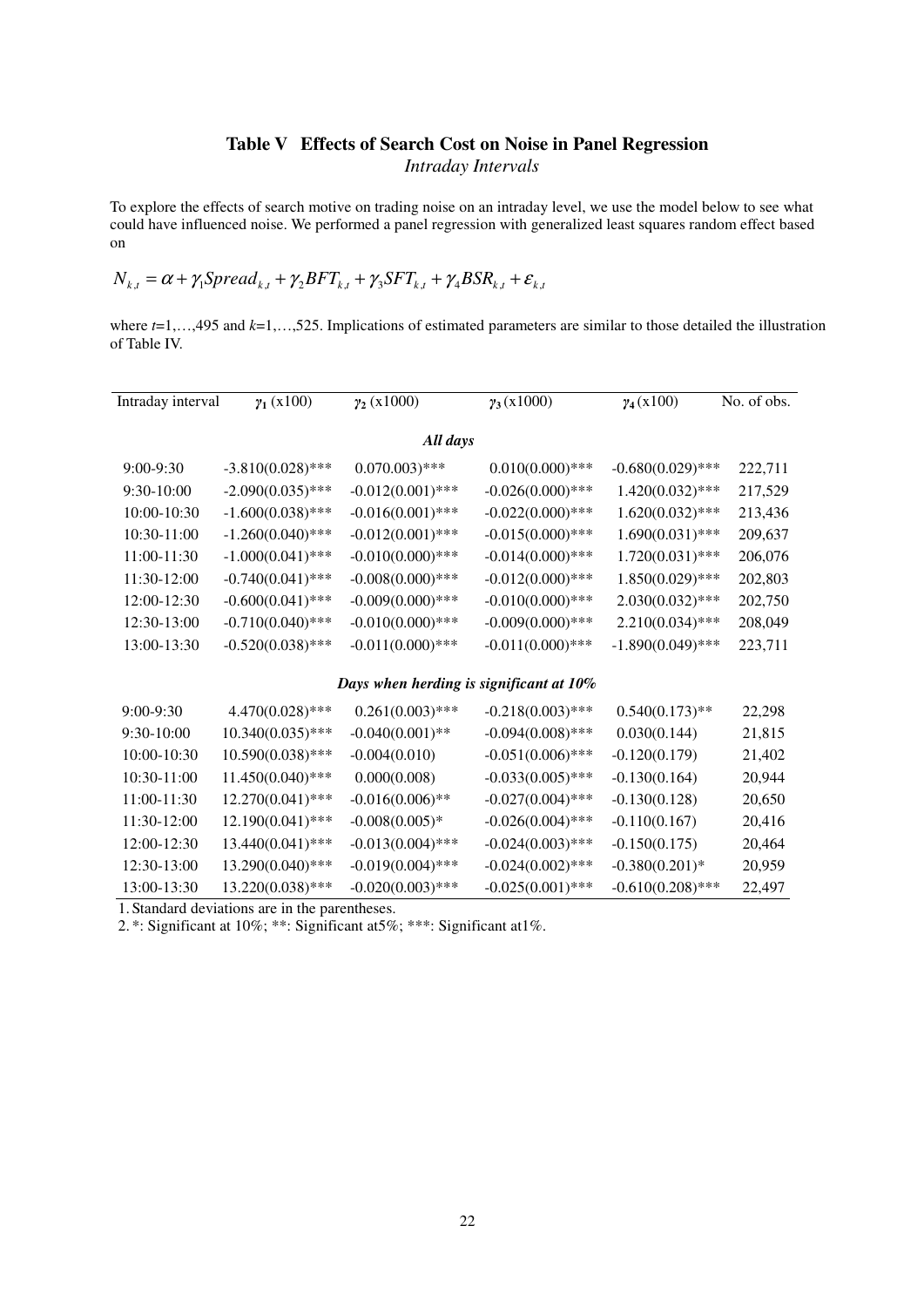### **Table VI Dispersion of Order Book up to the Fifth Best Orders**

*relative to daily average, across 525 firms and over 461 days* 

The dispersion measure of stock *i* in a given day is defined as

$$
Dsp_i = \frac{1}{2} \left[ \frac{\sum_{j=1}^{5} w_j^b Dst_j^b}{\sum_{j=1}^{5} w_j^b} + \frac{\sum_{j=1}^{5} w_j^s Dst_j^s}{\sum_{j=1}^{5} w_j^s} \right]
$$

where  $\int_{B}Dst_{j}^{b}$  is the price interval between the *jth* best buy order price and its next better order price, and similarly  $\text{Dst}_j^s$  is that for the sell order price. The buy and sell price intervals, up to the fifth best limit orders are weighted by  $w_j^b$  and  $w_j^s$ , the size of the corresponding buy or sell limit orders. For the whole market, transaction prices are used to compute the first price interval, while for each type of investors, average of buy and sell order price at each priority level is used instead. The measure is designed to show how clustered or dispersed the limit orders are in the book. It measures how tightly the orders are placed to each other or how closely they are to the midquote and shows the competitiveness between the limit order traders. The higher the dispersion is, the less tight the book is, and the lower amount of liquidity the limit order book provides.

| Intraday<br><b>Intervals</b> | Whole<br>Market | Domestic<br><b>Institutionals</b> | Foreign<br><b>Institutionals</b> | Individuals |  |
|------------------------------|-----------------|-----------------------------------|----------------------------------|-------------|--|
| 09:00-09:30                  | $6.55\%$        | $0.99\%$                          | 0.12%                            | 14.10%      |  |
| $09:30-10:00$                | 1.87%           | 0.19%                             | 0.05%                            | $2.17\%$    |  |
| $10:00 - 10:30$              | $-0.24\%$       | 0.11%                             | 0.03%                            | $-0.19%$    |  |
| $10:30-11:00$                | $-1.24\%$       | 0.06%                             | $0.00\%$                         | $-1.27%$    |  |
| $11:00-11:30$                | $-2.13\%$       | $0.01\%$                          | $-0.01\%$                        | $-2.23%$    |  |
| $11:30-12:00$                | $-2.76%$        | $0.00\%$                          | $-0.03\%$                        | $-2.90\%$   |  |
| 12:00-12:30                  | $-3.28\%$       | $0.00\%$                          | $-0.06\%$                        | $-3.47\%$   |  |
| 12:30-13:00                  | $-3.61\%$       | $0.04\%$                          | $-0.05\%$                        | $-3.91\%$   |  |
| $13:00 - 13:30$              | $-3.81\%$       | $-0.90\%$                         | $-0.04\%$                        | $-4.28%$    |  |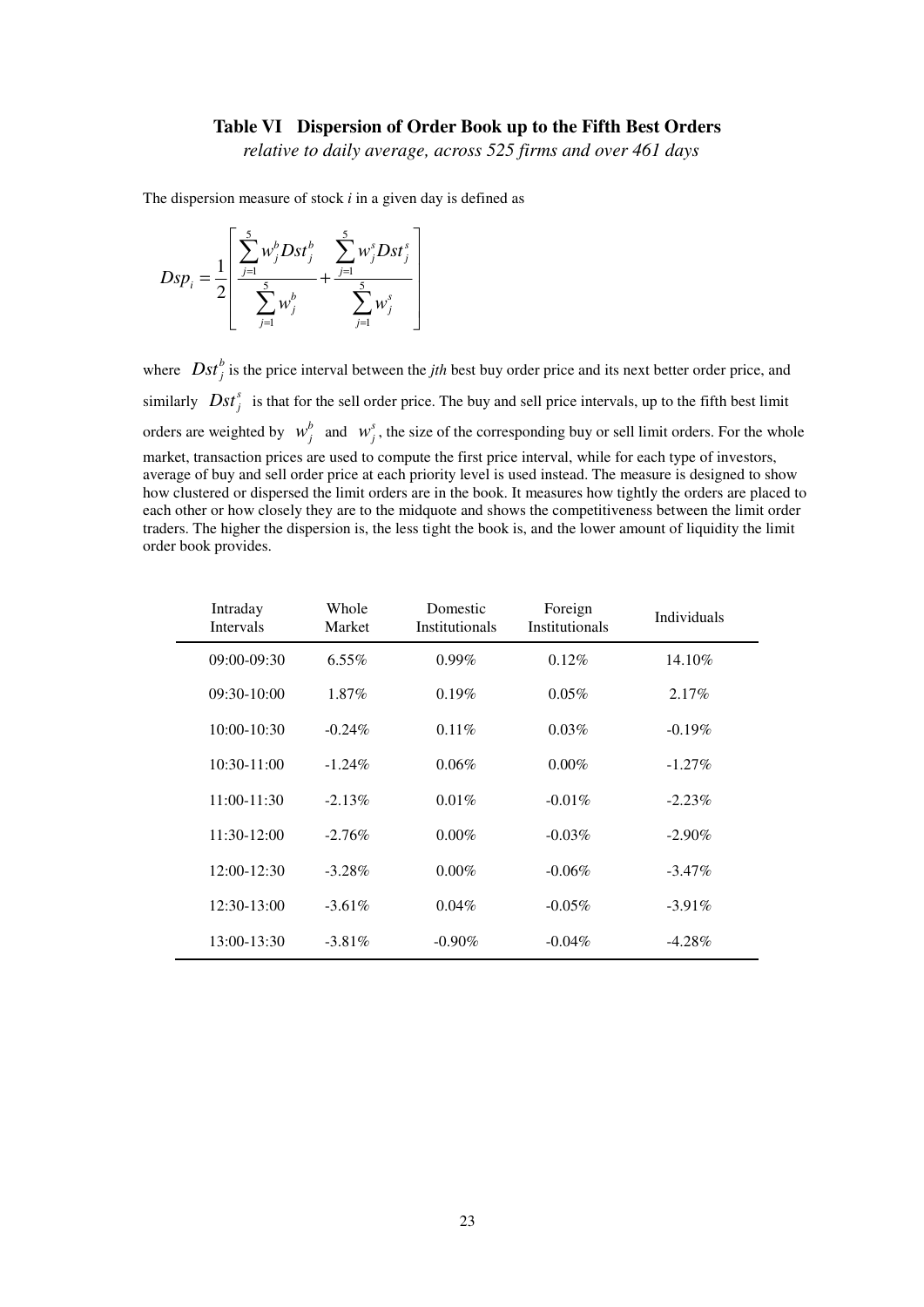## **Table VII Effects of Stock Characteristics on Noise in Panel Regression**  *Whole Market, by Market Caps*

To explore the effects of search motive on trading noise on an intraday level, we use the model below to see what could have influenced noise. We performed a panel regression with generalized least squares random effect based on

 $N_{k,t} = \alpha + \gamma_1 FII - TO_{k,t} + \gamma_2 DI - TO_{k,t} + \gamma_3 FII$  Share<sub>ks</sub> +  $\gamma_4 DI$  Share<sub>ks</sub> +  $\gamma_5 FII$  Nol<sub>ks</sub> +  $\gamma_6 DI$  Nol<sub>ks</sub> +  $\varepsilon_{k,t}$ 

where  $t=1,\ldots,461$  and  $k=1,\ldots,525$ . Results are estimated using a panel GLS with  $AR(1)$  adjustments on residuals.

| Intraday<br>interval | $\gamma_1(x100)$                               | $\gamma_2(x1000)$ | $\gamma_3(x10)$             | $\gamma_4(x10)$    | $\gamma_5(x10^5)$ | $\gamma_6(x10^5)$ |  |  |
|----------------------|------------------------------------------------|-------------------|-----------------------------|--------------------|-------------------|-------------------|--|--|
|                      |                                                |                   | <b>Smallest Market Caps</b> |                    |                   |                   |  |  |
| 9:00-9:30            | $-1.43(0.59)$ *                                | $-0.21(0.68)$     | $0.49(0.23)$ **             | $-7.38(1.67)$ ***  | $-2.06(0.72)$ **  | 0.52(1.03)        |  |  |
| 9:30-10:00           | $-0.43(0.29)$                                  | $-0.86(0.68)$     | $0.51(0.21)$ **             | $-11.32(1.65)$ *** | $-0.39(0.75)$ **  | 0.69(1.09)        |  |  |
| 10:00-10:30          | $-0.38(0.32)$ *                                | $-1.31(0.81)$     | 0.18(0.22)                  | $-12.41(1.67)$ *** | $2.20(0.78)$ **   | $1.98(1.13)*$     |  |  |
| 10:30-11:00          | $-0.42(0.36)$ *                                | $-1.57(0.94)$ *   | $0.50(0.26)$ **             | $-10.87(1.86)$ *** | 0.42(1.31)        | 0.80(1.18)        |  |  |
| 11:00-11:30          | $-0.65(0.32)$ **                               | $-1.16(0.85)$     | $0.61(0.24)$ **             | $-11.51(1.84)$ *** | 0.90(1.39)        | $-0.09(1.20)$     |  |  |
| 11:30-12:00          | 0.25(0.30)                                     | 0.06(0.84)        | 0.21(0.22)                  | $-11.27(1.71)$ *** | $-1.06(0.87)$ **  | 0.73(1.22)        |  |  |
| 12:00-12:30          | $-0.44(0.33)$                                  | 0.07(0.90)        | 0.39(0.24)                  | $12.50(1.85)$ ***  | 1.88(1.47)        | 0.86(1.23)        |  |  |
| 12:30-13:00          | $-0.12(0.39)$                                  | $-0.86(0.87)$     | $0.88(0.24)$ ***            | $-10.13(1.65)$ *** | 1.54(1.49)        | 0.65(1.21)        |  |  |
| 13:00-13:30          | $-0.02(0.28)$                                  | 0.15(0.69)        | $0.84(0.21)$ **             | $-10.17(1.71)$ *** | $0.39(0.78)$ **   | 1.34(1.04)        |  |  |
|                      | <b>Middle Market Caps</b>                      |                   |                             |                    |                   |                   |  |  |
| 9:00-9:30            | $-0.18(0.17)$                                  | $-0.56(0.64)$     | $-1.38(0.09)$ ***           | $-8.37(0.23)$ ***  | $-0.09(0.06)$     | $-0.23(0.08)$ **  |  |  |
| 9:30-10:00           | $-0.27(0.17)$                                  | 0.05(0.69)        | $-1.30(0.09)$ ***           | $-7.96(0.22)$ ***  | 0.02(0.07)        | $0.16(0.08)$ **   |  |  |
| 10:00-10:30          | $-0.31(0.31)$                                  | $-0.12(0.65)$     | $-1.36(0.16)$ ***           | $-7.30(0.36)$ ***  | $-0.46(0.31)$     | $1.07(0.22)$ **   |  |  |
| 10:30-11:00          | 0.03(0.22)                                     | 0.71(0.87)        | $-1.38(0.10)$ ***           | $-7.45(0.23)$ ***  | 0.10(0.09)        | $0.28(0.10)$ **   |  |  |
| 11:00-11:30          | $-0.30(0.25)$                                  | $-0.70(0.91)$     | $-1.15(0.11)$ ***           | $-7.23(0.22)$ ***  | 0.02(0.09)        | $0.34(0.11)$ ***  |  |  |
| 11:30-12:00          | $-0.41(0.24)$                                  | 0.10(0.90)        | $-1.15(0.010)$ ***          | $-7.56(0.23)$ ***  | 0.02(0.09)        | $0.40(0.11)$ ***  |  |  |
| 12:00-12:30          | $-0.34(0.23)$                                  | 0.09(1.00)        | $-1.08(0.10)$ ***           | $-6.62(0.22)$ ***  | 0.02(0.10)        | $0.17(0.11)$ **   |  |  |
| 12:30-13:00          | $-0.29(0.22)$                                  | $1.35(0.81)$ *    | $-1.40(0.10)$ ***           | $-7.36(0.23)$ ***  | $-0.01(0.08)$     | $0.18(0.10)$ **   |  |  |
| 13:00-13:30          | $-0.51(0.18)$ **                               | 1.21(0.75)        | $-1.55(0.09)$ ***           | $-7.50(0.22)$ ***  | $-0.12(0.08)$     | $0.13(0.09)$ **   |  |  |
|                      |                                                |                   | <b>Largest Market Caps</b>  |                    |                   |                   |  |  |
| 9:00-9:30            | $-12.51(1.59)$ ***                             | $-5.87(1.38)$ *** | $-3.15(0.06)$ ***           | $-16.89(0.42)$ *** | $0.03(0.00)$ ***  | $-0.14(0.01)$ *** |  |  |
| 9:30-10:00           | $-12.00(1.79)$ ***                             | $-3.00(1.35)$ *** | $-3.06(0.06)$ ***           | $-16.45(0.38)$ *** | $0.04(0.00)***$   | $-0.07(0.01)$ *** |  |  |
| 10:00-10:30          | $-11.59(1.82)$ ***                             | $-2.29(1.37)$ *   | $-3.14(0.06)$ ***           | $-16.16(0.38)$ *** | $0.05(0.00)$ ***  | $-0.05(0.02)$ *** |  |  |
| 10:30-11:00          | $-13.59(1.98)$ ***                             | $-3.37(1.51)$ **  | $-3.22(0.06)$ ***           | $-16.28(0.38)$ *** | $0.06(0.00)***$   | $-0.01(0.01)$     |  |  |
| 11:00-11:30          | $-18.71(2.16)$ ***                             | $-3.14(1.71)$ *** | $-3.20(0.06)$ ***           | $-15.80(0.37)$ *** | $0.06(0.00)***$   | $-0.04(0.02)$ **  |  |  |
| 11:30-12:00          | $-13.56(2.17)$ ***                             | $-5.16(1.68)$ **  | $-3.12(0.06)$ ***           | $-16.00(0.35)$ *** | $0.06(0.00)***$   | $-0.04(0.02)$ *** |  |  |
| 12:00-12:30          | $-15.65(1.14)$ ***                             | $-3.32(1.57)$ **  | $-3.04(0.06)$ ***           | $-16.05(0.36)$ *** | $0.06(0.00)***$   | $-0.06(0.02)$ *** |  |  |
| 12:30-13:00          | $-16.87(2.03)$ ***                             | $-3.52(1.51)$ **  | $-2.97(0.06)$ ***           | $-16.77(0.37)$ *** | $0.05(0.00)$ ***  | $-0.02(0.01)$ **  |  |  |
| 13:00-13:30          | $-12.04(1.82)$ ***                             | $-6.11(1.48)$ *** | $-3.02(0.06)$ ***           | $-17.46(0.39)$ *** | $0.04(0.00)***$   | $-0.05(0.02)$ **  |  |  |
|                      | 1. Standard deviations are in the parentheses. |                   |                             |                    |                   |                   |  |  |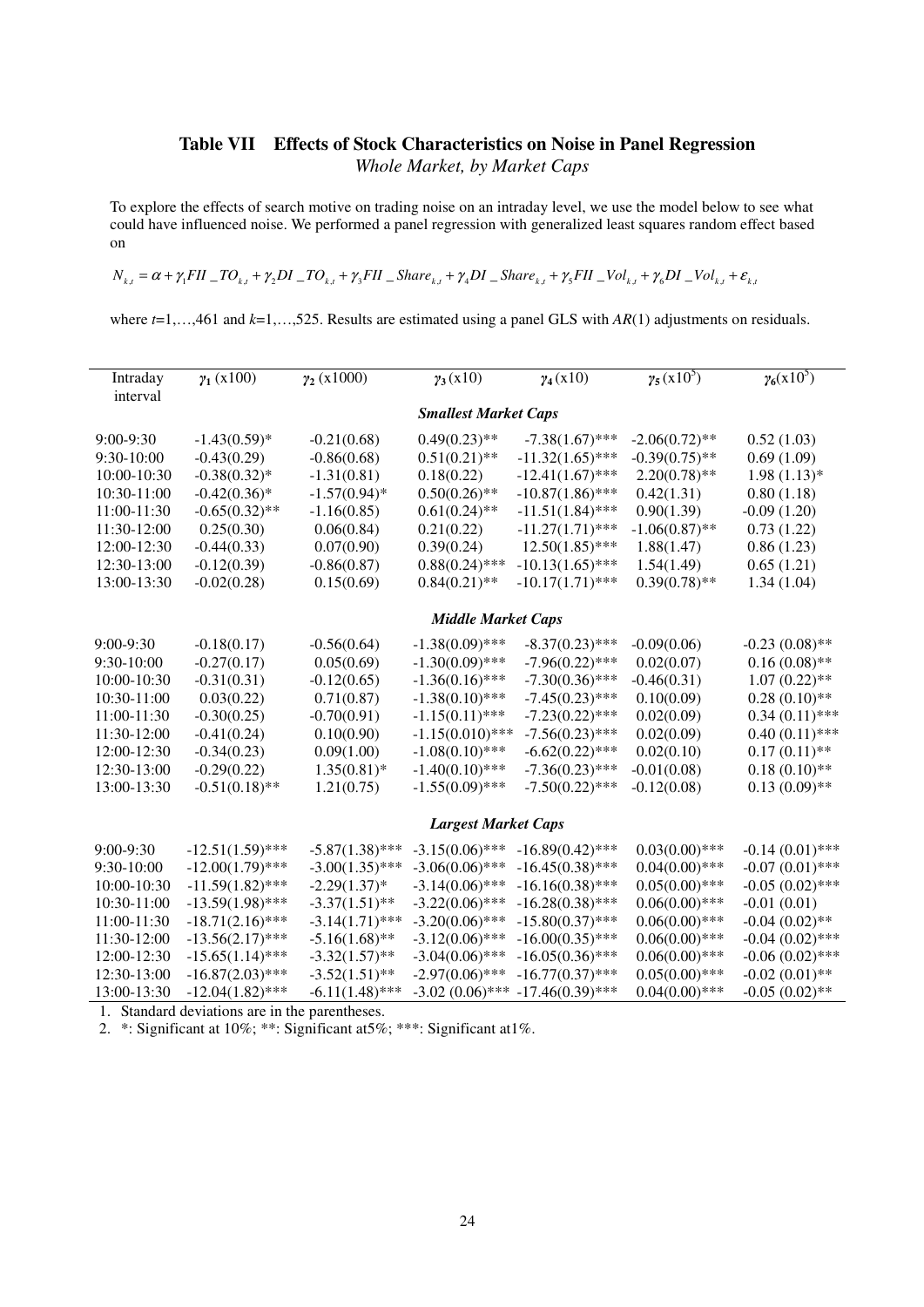## **Table VIII Effects of Stock Characteristics on Noise in Panel Regression**

*Foreign Institutional and Individual Investors, by Market Caps*

To explore the effects of search motive on intraday trading noise, we use the model below to see what could have influenced noise. We performed a panel regression with generalized least squares random effect based on

 $N_{k,t} = \alpha + \gamma_1 FII - TO_{k,t} + \gamma_2 DI - TO_{k,t} + \gamma_3 FII$  Share  $\gamma_k + \gamma_4 DI$  Share  $\gamma_k + \gamma_5 FII$  No  $\gamma_k + \gamma_6 DI$  No  $\gamma_{k,t} + \varepsilon_{k,t}$ 

where  $t=1,\ldots,461$  and  $k=1,\ldots,525$ . Results are estimated using a panel GLS with  $AR(1)$  adjustments on residuals.

| $\gamma_1(x100)$                          | $\gamma_2$ (x1000) | $\gamma_3(x10)$  | $\gamma_4(x10)$   | $\gamma_5(x10^5)$                                                          | $\gamma_6(x10^5)$ |  |  |  |  |
|-------------------------------------------|--------------------|------------------|-------------------|----------------------------------------------------------------------------|-------------------|--|--|--|--|
|                                           |                    |                  |                   |                                                                            |                   |  |  |  |  |
| <b>Smallest Market Caps - Individuals</b> |                    |                  |                   |                                                                            |                   |  |  |  |  |
| $-0.31(0.41)$                             | 2.73(1.67)         | $3.07(0.80)$ *** | $52.56(4.20)$ *** | $3.40(1.42)$ **                                                            | $13.19(2.25)$ *** |  |  |  |  |
| 0.70(0.41)                                | 2.53(1.70)         | $3.04(0.73)$ *** | $34.44(3.76)$ *** | $6.71(1.47)$ ***                                                           | $23.10(2.23)$ *** |  |  |  |  |
| $0.79(0.38)$ **                           | $-1.68(1.72)$      | $3.18(0.63)$ *** | $24.33(3.61)$ *** | $5.77(1.60)$ ***                                                           | $30.63(2.37)$ *** |  |  |  |  |
| $0.68(0.38)*$                             | $-0.20(1.66)$      | $2.89(0.55)$ *** |                   | $8.50(1.77)$ ***                                                           | $24.15(2.30)$ *** |  |  |  |  |
| 0.15(0.33)                                | $-0.44(1.67)$      | $2.12(0.50)$ *** |                   | $6.67(1.62)$ ***                                                           | $27.45(2.23)$ *** |  |  |  |  |
| $-1.12(1.18)$                             | $-3.25(1.58)$ **   | $2.76(0.53)$ *** | $16.60(3.22)$ *** | $23.40(2.88)$ ***                                                          | $26.13(2.23)$ *** |  |  |  |  |
| 0.19(0.46)                                | 0.98(1.60)         | $1.40(0.46)$ *** | $17.35(3.12)$ *** | $20.24(2.85)$ ***                                                          | $19.13(2.18)$ *** |  |  |  |  |
|                                           | $-0.06(1.70)$      | $1.57(0.52)$ *** | $15.82(3.04)$ *** | $6.07(1.63)$ ***                                                           | $23.54(2.21)$ *** |  |  |  |  |
| 0.36(0.32)                                | $3.02(1.44)$ **    | $1.30(0.61)$ *** | 38.19(3.69)***    | $7.41(1.48)$ ***                                                           | $21.63(2.02)$ *** |  |  |  |  |
|                                           |                    |                  |                   |                                                                            |                   |  |  |  |  |
|                                           |                    | $1.92(0.43)$ *** |                   | $22.73(3.39)$ ***<br>$18.66(3.29)$ ***<br>Middle Market Caps - Individuals |                   |  |  |  |  |

| $9:00-9:30$  | $-16.59(3.91)$ *** $-35.20(6.51)$ *** $14.27(0.15)$ ***               | $-6.67(0.50)$ *** | $0.93(0.02)$ *** | $0.27(0.07)$ *** |
|--------------|-----------------------------------------------------------------------|-------------------|------------------|------------------|
| $9:30-10:00$ | $-16.77(3.58)$ *** $-28.03(6.05)$ *** 12.77(0.14)***                  | $-4.62(0.45)$ *** | $0.94(0.02)$ *** | $0.27(0.07)$ *** |
| 10:00-10:30  | $-21.46(4.27)$ *** $-40.98(7.84)$ *** $12.58(0.15)$ ***               | $-4.88(0.49)$ *** | $0.91(0.02)$ *** | $0.36(0.07)$ *** |
|              | $10:30-11:00$ $-20.68(4.53)$ *** $-54.41(8.89)$ *** $12.73(0.15)$ *** | $-5.45(0.53)$ *** | $0.91(0.02)$ *** | $0.47(0.07)$ *** |
|              | $11:00-11:30$ $-18.50(4.50)$ *** $-60.18(9.88)$ *** $12.85(0.15)$ *** | $-6.52(0.55)$ *** | $0.86(0.02)$ *** | $0.53(0.08)$ *** |
|              | $11:30-12:00$ $-13.18(4.29)$ *** $-50.76(10.1)$ *** $13.56(0.16)$ *** | $-6.75(0.55)$ *** | $0.85(0.02)$ *** | $0.43(0.08)$ *** |
|              | $12:00-12:30$ $-19.24(4.98)$ *** $-25.24(6.38)$ *** $13.90(0.16)$ *** | $-6.74(0.59)$ *** | $0.88(0.02)$ *** | $0.51(0.08)$ *** |
|              | $12:30-13:00$ $-16.03(4.70)$ *** $-31.21(7.16)$ *** $14.79(0.16)$ *** | $-6.66(0.57)$ *** | $0.84(0.02)$ *** | $0.55(0.08)$ *** |
|              | $13:00-13:30$ $-13.56(3.30)$ *** $-18.56(4.57)$ *** $13.49(0.13)$ *** | $-5.30(0.40)$ *** | $0.85(0.02)$ *** | $0.27(0.06)$ *** |

#### *Largest Market Caps – Foreign Intitutionals*

| $9:00-9:30$<br>$9:30-10:00$<br>$10:00-10:30$<br>10:30-11:00<br>11:00-11:30<br>11:30-12:00<br>12:00-12:30<br>12:30-13:00 | $21.56(4.12)$ *** $16.95(3.97)$ ***<br>$63.50(5.48)$ *** 24.13(4.94)***<br>$75.48(5.81)$ *** 37.05(5.01)***<br>$61.27(5.41)$ *** 29.05(4.65)*** | $8.74(3.77)$ <sup>**</sup> 7.10(3.60) <sup>**</sup><br>$36.12(4.64)$ *** $18.05(4.41)$ ***<br>$51.96(5.20)$ *** $19.61(4.81)$ ***<br>$77.99(5.90)$ *** 35.91(5.06)*** | 0.07(0.06)<br>$0.66(0.08)$ ***<br>$1.07(0.10)$ ***<br>$1.61(0.11)$ ***<br>$1.98(0.12)$ ***<br>$2.32(0.12)$ ***<br>$2.26(0.12)$ ***<br>$1.76(0.11)$ *** | $-1.94(0.20)$ ***<br>$0.55(0.24)$ **<br>$1.82(0.29)$ ***<br>$3.70(0.33)$ ***<br>$4.48(0.37)$ ***<br>$5.06(0.38)$ ***<br>$5.30(0.39)$ ***<br>$2.73(0.35)$ *** | $0.09(0.01)$ ***<br>$0.07(0.01)$ ***<br>$0.09(0.01)$ ***<br>$0.11(0.01)$ ***<br>0. $14(0.01)$ ***<br>$0.15(0.01)$ ***<br>$0.16(0.01)$ ***<br>$0.11(0.01)$ *** | $-0.06(0.03)$ *<br>$0.11(0.03)$ ***<br>$0.25(0.04)$ ***<br>$0.40(0.04)$ ***<br>$0.55(0.04)$ ***<br>$0.61(0.04)$ ***<br>$0.65(0.05)$ ***<br>$0.43(0.04)$ *** |
|-------------------------------------------------------------------------------------------------------------------------|-------------------------------------------------------------------------------------------------------------------------------------------------|-----------------------------------------------------------------------------------------------------------------------------------------------------------------------|--------------------------------------------------------------------------------------------------------------------------------------------------------|--------------------------------------------------------------------------------------------------------------------------------------------------------------|---------------------------------------------------------------------------------------------------------------------------------------------------------------|-------------------------------------------------------------------------------------------------------------------------------------------------------------|
| 13:00-13:30                                                                                                             | $30.35(4.68)$ *** $8.31(4.21)$ **                                                                                                               |                                                                                                                                                                       | $0.87(0.08)$ ***                                                                                                                                       | 0.35(0.26)                                                                                                                                                   | $0.09(0.01)$ ***                                                                                                                                              | $0.19(0.04)$ ***                                                                                                                                            |

#### *Largest Market Caps - Individuals*

| $9:00-9:30$  | $8.74(3.77)$ ** 7.10(3.60)**        | 0.07(0.06)       | $-1.94(0.20)$ *** | $0.09(0.01)$ ***  | $-0.06(0.03)$ *  |
|--------------|-------------------------------------|------------------|-------------------|-------------------|------------------|
| $9:30-10:00$ | $21.56(4.12)$ *** $16.95(3.97)$ *** | $0.66(0.08)$ *** | $0.55(0.24)$ **   | $0.07(0.01)$ ***  | $0.11(0.03)$ *** |
| 10:00-10:30  | $36.12(4.64)$ *** $18.05(4.41)$ *** | $1.07(0.10)$ *** | $1.82(0.29)$ ***  | $0.09(0.01)$ ***  | $0.25(0.04)$ *** |
| 10:30-11:00  | $51.96(5.20)$ *** $19.61(4.81)$ *** | $1.61(0.11)$ *** | $3.70(0.33)$ ***  | $0.11(0.01)$ ***  | $0.40(0.04)$ *** |
| 11:00-11:30  | $63.50(5.48)$ *** 24.13(4.94)***    | $1.98(0.12)$ *** | $4.48(0.37)$ ***  | $0.14(0.01)$ ***  | $0.55(0.04)$ *** |
| 11:30-12:00  | $77.99(5.90)$ *** 35.91(5.06)***    | $2.32(0.12)$ *** | $5.06(0.38)$ ***  | $0.15(0.01)$ ***  | $0.61(0.04)$ *** |
| 12:00-12:30  | $75.48(5.81)$ *** 37.05(5.01)***    | $2.26(0.12)$ *** | $5.30(0.39)$ ***  | 0. $16(0.01)$ *** | $0.65(0.05)$ *** |
| 12:30-13:00  | $61.27(5.41)$ *** 29.05(4.65)***    | $1.76(0.11)$ *** | $2.73(0.35)$ ***  | $0.11(0.01)$ ***  | $0.43(0.04)$ *** |
| 13:00-13:30  | $30.35(4.68)$ *** $8.31(4.21)$ **   | $0.87(0.08)$ *** | 0.35(0.26)        | $0.09(0.01)$ ***  | $0.19(0.04)$ *** |

1. Standard deviations are in the parentheses.